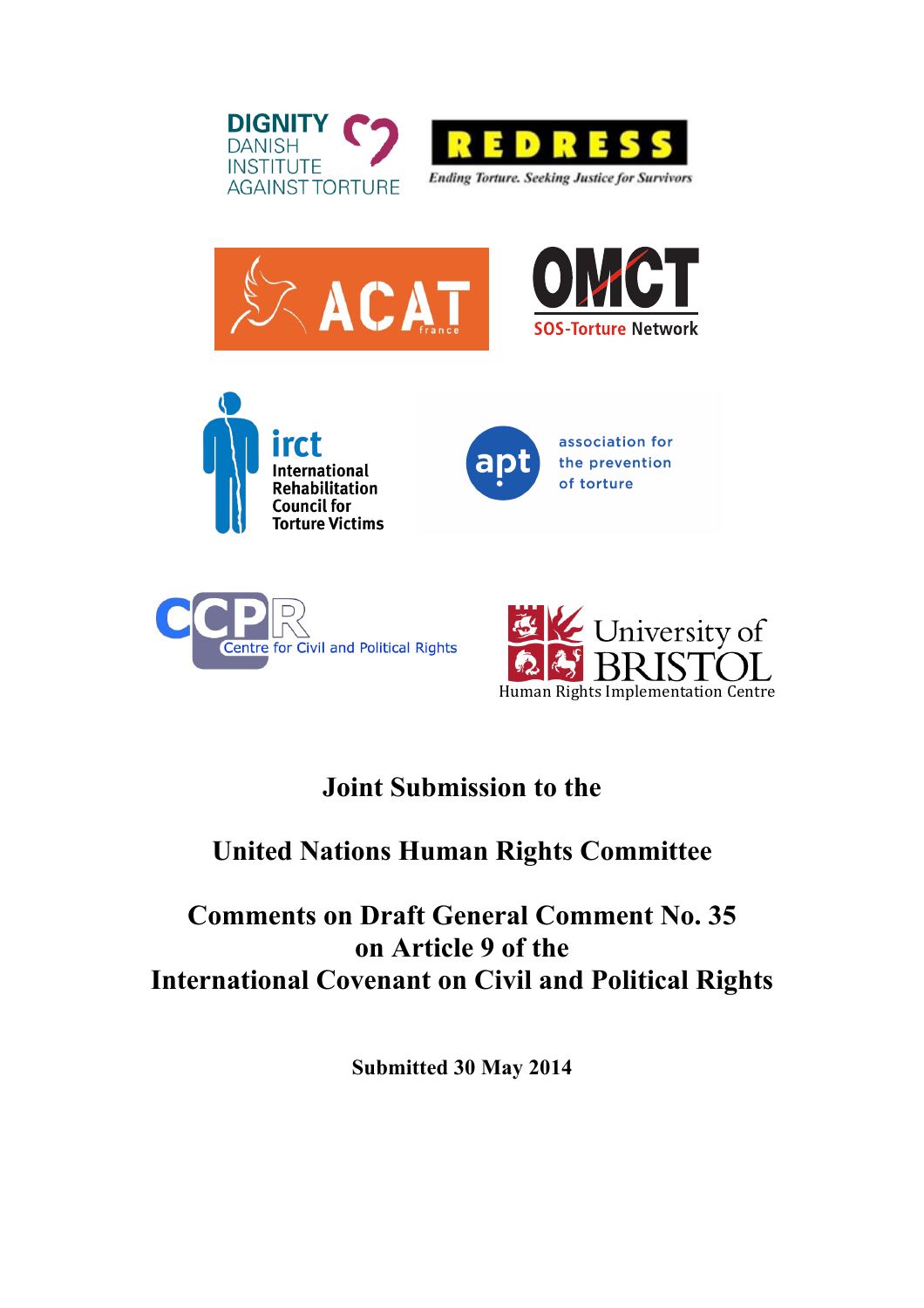# **Contents**

| A.                                                                                                |  |
|---------------------------------------------------------------------------------------------------|--|
| В.                                                                                                |  |
|                                                                                                   |  |
|                                                                                                   |  |
|                                                                                                   |  |
|                                                                                                   |  |
|                                                                                                   |  |
|                                                                                                   |  |
|                                                                                                   |  |
| Judicial control of detention in connection with criminal charges (paragraphs 31-<br>D.<br>38) 11 |  |
|                                                                                                   |  |
|                                                                                                   |  |
|                                                                                                   |  |
| Requirement for detainees to be brought "promptly before a judge" 15                              |  |
| VI. The right to compensation for unlawful or arbitrary arrest or detention (paras.<br>Е.         |  |
|                                                                                                   |  |
|                                                                                                   |  |
|                                                                                                   |  |
|                                                                                                   |  |
| Procedures for providing reparation must be transparent and readily accessible  19                |  |
|                                                                                                   |  |
| Monetary compensation may not be sufficient redress and remedies under other                      |  |
|                                                                                                   |  |
| VII. Relationship of Article 9 with other articles of the Covenant (paragraphs 53-<br>$F_{\cdot}$ |  |
| 66) 20                                                                                            |  |
|                                                                                                   |  |
| Solitary confinement and other types of detention that may amount to torture or                   |  |
|                                                                                                   |  |
|                                                                                                   |  |
| Other forms of detention that may amount to torture or other ill-treatment23                      |  |
| Prolonged or arbitrary detention without the prospect of challenge, or indefinite                 |  |
|                                                                                                   |  |
| Detention of particularly vulnerable individuals, with particular reference to                    |  |
|                                                                                                   |  |
|                                                                                                   |  |
|                                                                                                   |  |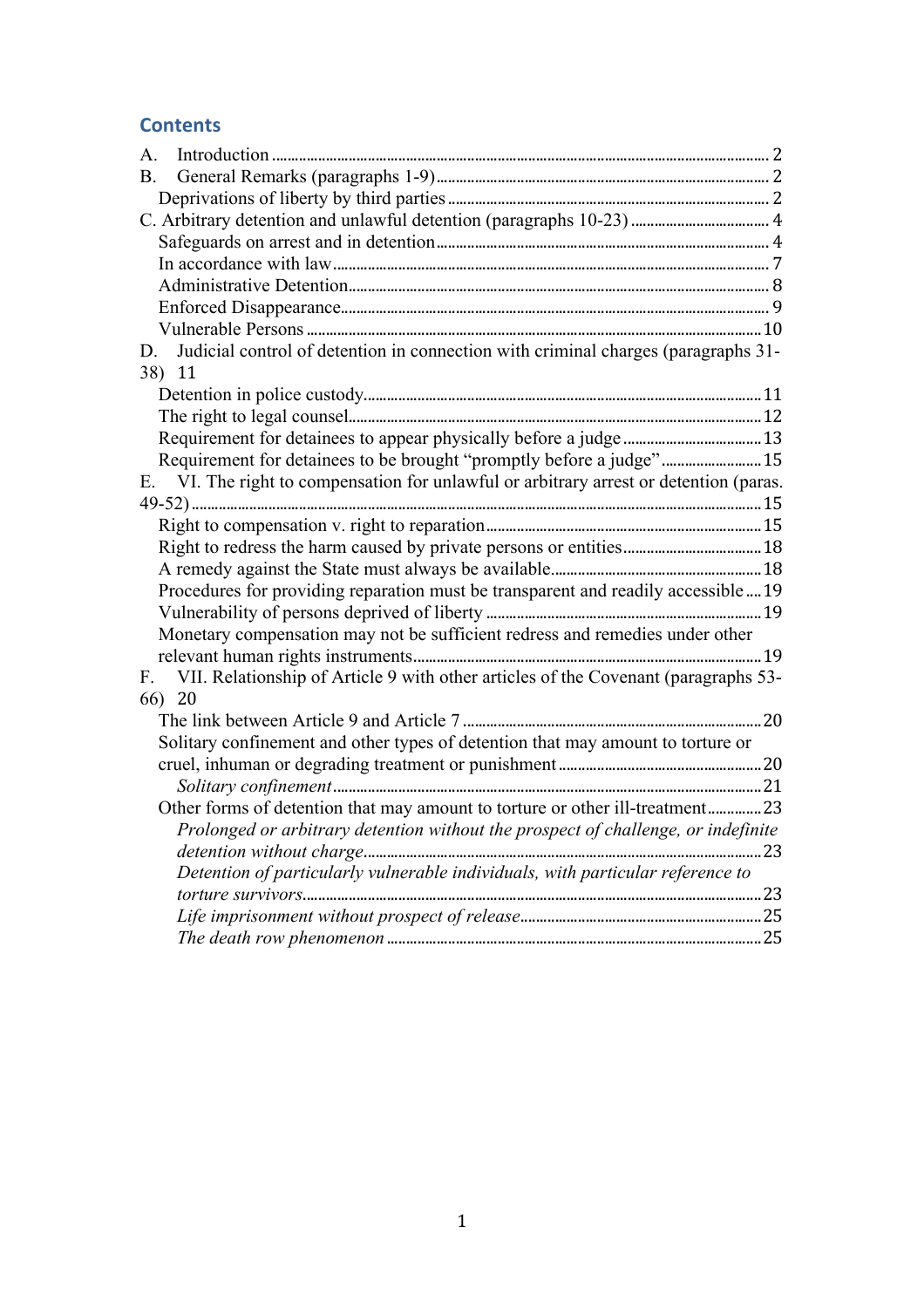# **A. Introduction**

- 1. Following the Human Rights Committee's invitation for written comments on the finalized first reading draft of General Comment No. 35 on Article 9 of the International Covenant on Civil and Political Rights (ICCPR), we, the undersigned organisations, welcome the opportunity to provide our views and recommendations.
- 2. We commend the Committee on the draft General Comment No. 35, which has been strengthened following the conclusion of the first reading, and are in agreement with much of the text. The present submission focuses on several areas where, we respectfully submit, the text could be further strengthened in order to ensure that the General Comment clearly articulates the obligations of States under Article 9 and the steps that must be taken to ensure that the rights of persons under Article 9 are sufficiently protected.
- 3. In this regard, one overarching comment which is addressed in various sections throughout this submission is the important nexus between the obligations of States parties under Article 9 of the ICCPR, and those under Article 7. As is discussed in further detail below, we would like to highlight that the legal safeguards required under Article 9 protect against both arbitrary detention as well as torture and other cruel, inhuman or degrading treatment or punishment (or 'ill-treatment'). Our organisations respectfully suggest that this relationship should be more clearly articulated in General Comment No. 35.
- 4. The content of this submission is organized so as to reflect the structure of the draft General Comment, for your ease of reading and convenience. Where proposals for suggested wording to include in the General Comment are made, these can be found in the text boxes throughout this submission.

# **B. General Remarks (paragraphs 1-9)**

## **Deprivations of liberty by third parties**

 

5. We welcome **paragraph 8** of the draft General Comment No. 35, which concerns States parties' duty to protect the right to liberty of persons against deprivations by third parties. We also welcome the acknowledgement that States parties must protect individuals "against wrongful deprivation of liberty by lawful organizations, such as employers, schools and hospitals". This reflects the Committee's understanding that "the positive obligations on States Parties to ensure Covenant rights will only be fully discharged if individuals are protected by the State, not just against violations of Covenant rights by its agents, but also against acts committed by private persons or entities that would impair the enjoyment of Covenant rights in so far as they are amenable to application between private persons or entities".<sup>1</sup> As such "there may be circumstances in which a failure to ensure Covenant rights as required by Article 2 would give rise to violations by States parties of those rights, as a result of States parties' permitting or failing to take appropriate measures or to exercise due diligence to prevent, punish, investigate or redress the harm caused by such acts by private persons or entities".<sup>2</sup> We suggest that it may be helpful for the Committee to refer specifically in footnote 27 of the draft to this understanding of the effect of the Covenant as set out in paragraph 8 of General Comment

 $<sup>1</sup>$  Human Rights Committee, 'General Comment No. 31: The Nature of the General Legal Obligation Imposed on</sup> States Parties to the Covenant', CCPR/C/21/Rev.1/Add.13 (2004) ("HRC General Comment 31"), para. 8. <sup>2</sup> *Ibid.*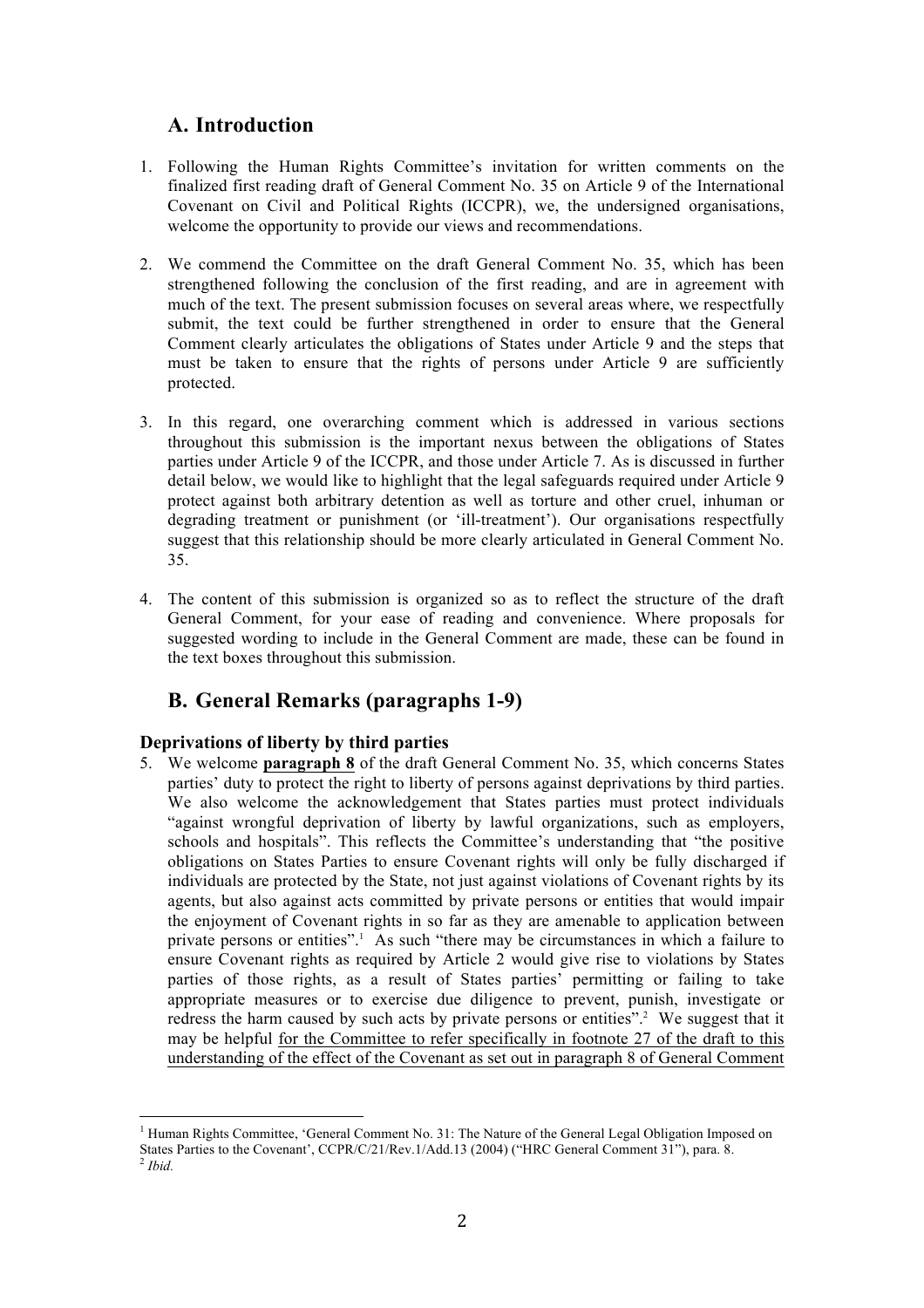No. 31, in order to make it absolutely clear that "third party" is not defined narrowly in this context.

- 6. In its Concluding Observations on State party reviews, the Committee has regularly expressed concern about violations experienced by migrant workers, and in particular low-skilled workers such as construction workers and migrant domestic workers.<sup>3</sup> Such workers are particularly vulnerable to multiple violations of their rights – including the right to liberty and security of the person when, for example, they are prevented from leaving their workplace.<sup>4</sup> Such deprivation of liberty is a violation in itself, increases vulnerability to other human rights violations, and blocks access to remedies. In some cases, the pattern of conduct may also amount to trafficking of persons and other serious human rights violations including sexual exploitation, forced labour, slavery or servitude.<sup>5</sup> Although these violations are widespread, they are not necessarily thought of when considering the rights guaranteed under Article 9, and it would therefore be helpful to make specific reference to these concepts in **paragraph 8**. It may also be helpful to include reference to "employees" in the list of people covered by the term "everyone" in **paragraph 3**.
- 7. We also suggest that the Committee includes in **paragraph 8** a more specific recommendation about the types of steps that States parties should take to protect individuals against, and respond to wrongful deprivation of liberty by third parties. This may include effective regulation and inspection of schools, hospitals, care homes, and places of work, including the workplace of domestic workers. <sup>6</sup> It may also require ensuring the right to change employer, $\frac{7}{1}$  accessible complaints mechanisms, systematic efforts to identify victims of trafficking,<sup>8</sup> provision of support shelters and other assistance for victims, $9$  and systematic efforts to identify and prosecute perpetrators.<sup>10</sup> States may also be encouraged to ratify treaties relating to the abolition of slavery,

<sup>3</sup> See, eg. Concluding Observations on Hong Kong, China, CCPR/C/CHN-HKG/CO/3 (2013) ("HRC Concluding Observations on Hong Kong, China"), para. 21; Concluding Observations on Kuwait, CCPR/C/KWT/CO/2 (2011) (HRC Concluding Observations on Kuwait"), para. 18; Concluding Observations on Paraguay,

CCPR/C/PRY/CO/3 (2013) ("HRC Concluding Observations on Paraguay"), para. 18. On the particular vulnerability of migrant domestic workers see Committee on Migrant Workers, 'General Comment No. 1: Migrant Domestic Workers', CMW/C/GC/1, (2011) ("CMW General Comment No. 1"); Report of the Special Rapporteur

on the Human Rights of Migrants, A/HRC/26/35 (2014), in particular paras. 50-52. <sup>4</sup> See CMW General Comment No. 1, *ibid*, paras. 7, 12, 13(a). See further Report of the Special Rapporteur on the Human Rights of Migrants, *ibid.*, in particular paras. 18, 37, 51, 55 concerning restrictions on freedom to leave the workplace. As to deprivation of liberty by confinement in a person's home see Human Rights Committee, 'General Comment No. 28: Equality of rights between men and women (article 3)', CCPR/C/21/Rev.1/Add.10 (2000), para. 14. <sup>5</sup> See, eg. HRC Concluding Observations on Hong Kong, China, *supra* n. 3, para. 20. See further Report of Special

Rapporteur on the Human Rights of Migrants, *supra* n. 3, paras. 46-47. The Protocol to prevent, suppress and punish trafficking in persons, especially women and children, supplementing the United Nations Convention against Transnational Organized Crime (the "Palermo Protocol") defines trafficking in persons as "the recruitment, transportation, transfer, harbouring or receipt of persons, by means of the threat or use of force or other forms of coercion, of abduction, of fraud, of deception, of the abuse of power or of a position of vulnerability or of the giving or receiving of payments or benefits to achieve the consent of a person having control over another person, for the purpose of exploitation. Exploitation shall include, at a minimum, the exploitation of the prostitution of others or other forms of sexual exploitation, forced labour or services, slavery or practices similar to slavery, servitude or the removal of organs".

<sup>&</sup>lt;sup>6</sup> In this regard, in relation to effective measures to ensure compliance with regulation see HRC Concluding Observations on Hong Kong, China, *ibid*, para. 21; HRC Concluding Observations on Kuwait, *supra* n. 3, para. 18; HRC Concluding Observations on Paraguay, *supra* n. 3, para. 18. See also CMW General Comment No. 1, para. 41; and Report of the Special Rapporteur on the Human Rights of Migrants, *supra* n. 3, paras. 62-63.<br><sup>7</sup> See further Report of the Special Rapporteur on the Human Rights of Migrants, *ibid*, para. 52.<br><sup>8</sup> HRC Concl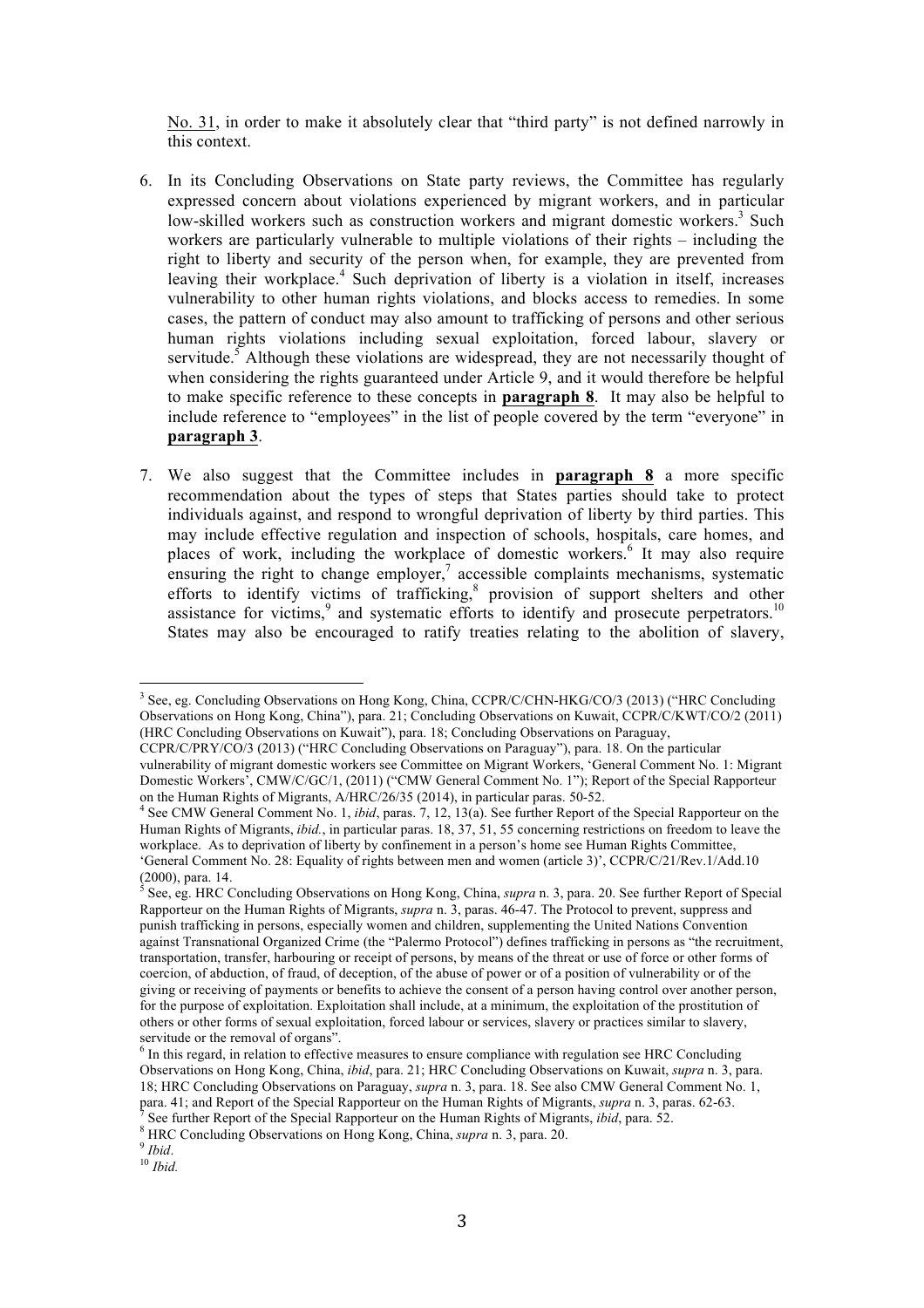protection from trafficking and protection of workers, including the prohibition of forced  $\overline{a}$ labour.<sup>11</sup>

- 8. In view of the violence experienced by many workers, including in particular domestic workers, reference could also be made to "violence against workers, including domestic workers" in **paragraph 7** concerning security of the person.
- 9. In addition, we suggest that a sentence is included in **Section VI (Compensation)** to recall the Committee's jurisprudence in General Comment No. 31 on States parties' separate obligations under the Convention "to take appropriate measures or to exercise due diligence to prevent, punish, investigate or redress the harm caused by such acts by private persons or entities" in the context of unlawful deprivation of liberty.<sup>12</sup>

**Summary:** We suggest that specific reference is made to paragraph 8 of General Comment No. 31 in the first sentence of **paragraph 8** of the draft General Comment**.** We suggest it is also strengthened further by drawing on the Committee's experience to make reference to (i) migrant workers as a group particularly vulnerable to wrongful deprivation of liberty by third parties, including criminal groups and employers, (ii) the link to trafficking of persons and other related serious human rights violations, and (iii) the types of steps that States parties should take to protect against such unlawful deprivations of liberty. We also suggest that the word "employees" is included in the last sentence of **paragraph 3**, that reference to violence against workers is included in **paragraph 7** on the right to security of the person, and that a sentence is included in **Section VI (Compensation)** to address redress for victims of violations by third parties.

## **C. Arbitrary detention and unlawful detention (paragraphs 10-23)**

### **Safeguards on arrest and in detention**

- 10. The Committee has consistently made it clear that in order to prevent violations of Article 9, States must put in place certain safeguards against unlawful or arbitrary deprivation of liberty for those deprived of their liberty by State authorities. The draft General Comment addresses these safeguards in a number of paragraphs, including **paragraph 23** (compliance with domestic regulation on safeguards), **paragraphs 34 and 35** (access to a lawyer), **paragraph 46** (access to counsel to facilitate review of detention), and **paragraph 58** (relationship with the prohibition of torture and ill-treatment). They are dealt with in most detail in the latter.
- 11. Given the central importance of these safeguards to States' obligations to ensure respect for Article 9(1), we urge the Committee to include a separate detailed stand-alone paragraph or paragraphs on safeguards in Section II. Considering their very close links, this same paragraph should also refer to the importance of such safeguards for upholding the prohibition of torture and ill-treatment, with a shorter cross-reference and more detailed explanation of *how* such safeguards promote the prohibition of torture and ill-

<sup>&</sup>lt;sup>11</sup> Including the Slavery Conventions, the Palermo Protocol, *supra* n. 5, the International Convention on the Protection of the Rights of All Migrant Workers and Members of Their Families, ILO Conventions Nos. 97 and 143 concerning migrant workers, No. 29 concerning forced or compulsory labour, No. 105 concerning the abolition of forced labour, and No. 182 concerning the prohibition and immediate action for the elimination of the worst forms of child labour. See further HRC Concluding Observations on Hong Kong, China, *supra* n. 3, para. 20 (concerning the Palermo Protocol) and Report of the Special Rapporteur on contemporary forms of slavery, including its causes and consequences, Gulnara Shahinian: Addendum – Mission to Kazakhstan, A/HRC/24/43/Add.1 (2013), para. 118.

<sup>12</sup> HRC General Comment 31, *supra* n. 1, para. 8.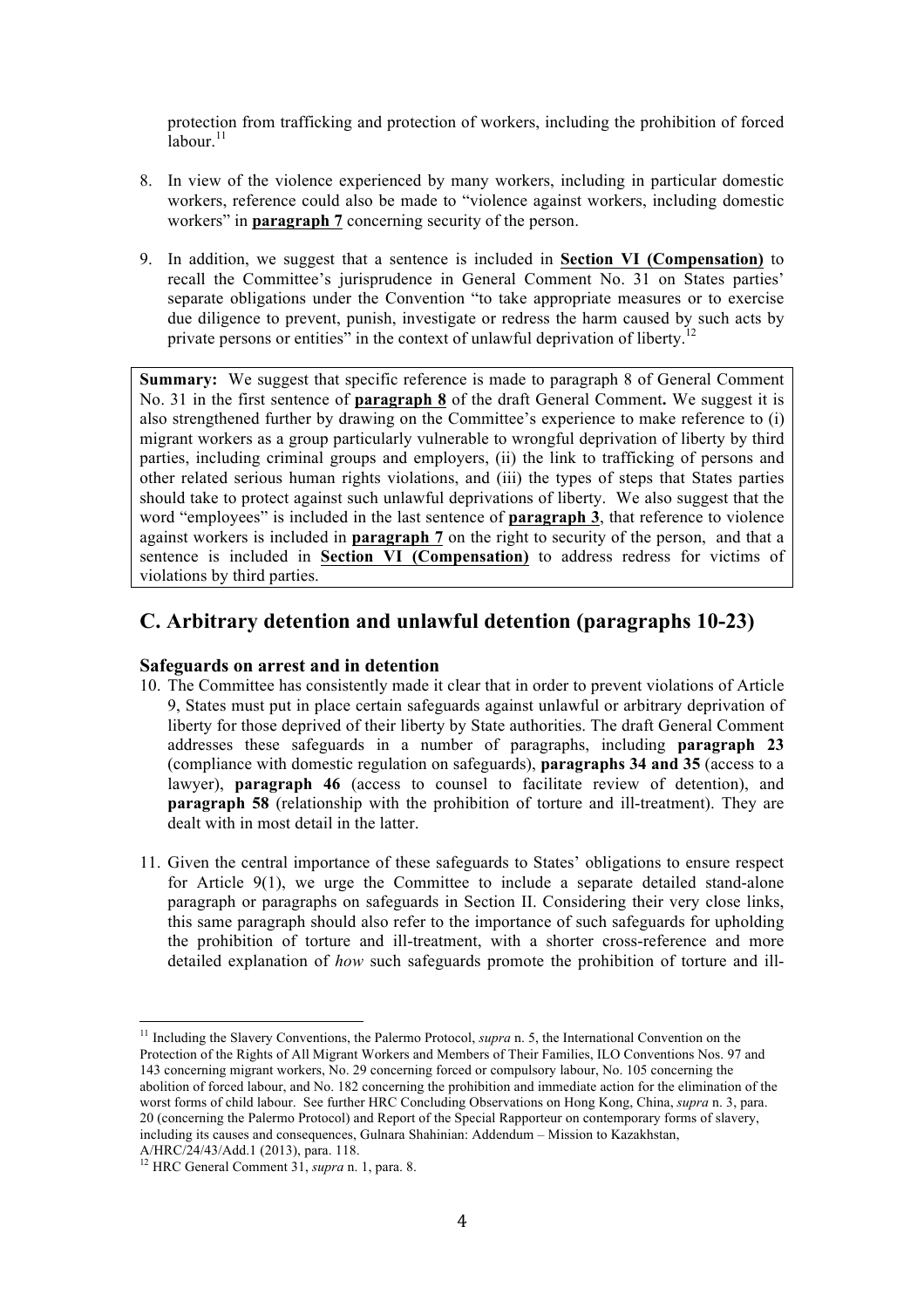treatment in the section dealing specifically with the relationship between Articles 7 and 9.

- 12. It is also very important that the General Comment clarifies that these safeguards must be provided to any person deprived of their liberty by State authorities and private actors acting on their behalf; not only to those arrested by police. This is already included in the current text of **paragraph 58**<sup> $13$ </sup> but we consider it is important that the broad scope of Article 9 should be clearly set out and explained in order to enhance the protection of detainees, especially in situations in which there is a high risk of both arbitrary detention and ill-treatment. For example, in a number of countries there may be a greater risk of arbitrary detention and torture and ill-treatment in facilities run by intelligence officials which are outside of the ordinary criminal justice system.<sup>14</sup>
- 13. The safeguards referred to should include those currently referred to in **paragraph 58** of the draft. With reference to the safeguard that "Prompt and regular access should be given to independent medical personnel and lawyers", we respectfully submit that this wording should be further strengthened to explain that the dual purpose of providing access to medical personnel should be to both allow for medical and/or psychological treatment and to document the medical condition of the detainee.15 In addition, we suggest the inclusion of reference to two additional very important safeguards.
- 14. First, a particularly important safeguard that the Committee has previously recommended is the **right to promptly contact a relative or third party** to inform them about the arrest.<sup>16</sup> Without this safeguard, other safeguards, including obtaining access to an independent lawyer and doctor, may be illusory.
- 15. Second, for foreign nationals who are detained, the **right of access to consular assistance** is of crucial importance.<sup>17</sup> This requires both that foreign detainees are informed of their right to contact their embassy, and that there is free communication between the detainee and consular staff, including that consular officials be allowed to visit the detainee in person.18 Foreign nationals who are detained are often unfamiliar with the local language and the local legal system. Access to consular assistance is a crucial safeguard against both arbitrary detention and against torture and other forms of ill-treatment,<sup>19</sup> and crucial to ensure the right to a fair trial.<sup>20</sup>

<sup>&</sup>lt;sup>13</sup> Current text of paragraph 58 reads: "Several safeguards that are essential for the prevention of torture are also necessary for the protection of persons in any form of detention against arbitrary detention and infringement of personal security".

<sup>14</sup> See further REDRESS, 'Extraordinary Measures, Predictable Consequences: Security Legislation and the Prohibition of Torture', September 2012, http://www.redress.org/downloads/publications/1209security\_report.pdf. <sup>15</sup> UN Body of Principles for the Protection of All Persons under Any Form of Detention or

Imprisonment, A/RES/43/173 (1988), Principles 24-26.

<sup>&</sup>lt;sup>16</sup> See further Concluding Observations on Switzerland, CCPR/CO/73/CH (2001), para. 12 ("The Committee is particularly concerned at persistent reports that detainees have been denied the right to contact a lawyer upon arrest or to inform a close relative of their detention"); Concluding Observations on Sweden, CCPR/C/SWE/CO/6 (2009), para. 13 ("take effective measures to ensure that fundamental legal safeguards are guaranteed in practice to all persons held in custody, in particular …to promptly inform a close relative or a third party concerning their arrest"). See also United Nations Principles and Guidelines on Access to Legal Aid in Criminal Justice Systems, adopted by the UN General Assembly December 2012, Guideline 3, paragraph 43(e).<br><sup>17</sup> See, eg. Vienna Convention on Consular Relations, U.N.T.S. Nos. 8638-8640, vol. 596, pp. 262-512, 24 April

<sup>1963,</sup> Article 36.<br><sup>18</sup> *Ihid* 

<sup>&</sup>lt;sup>19</sup> See further, eg. Committee against Torture (CAT) Concluding Observations on Canada, CAT/C/CR/34/CAN (2005), para. 5(d); CAT Concluding Observations on Saudi Arabia, CAT/C/CR/28/5 (2002), para. 8(h).  $^{20}$  As to the importance of the right to consular assistance for detained foreign nationals see further Inter-American

Court of Human Rights, *The Right* to *Information on Consular assistance in the Framework of the Guarantees of the Due Process of Law,* Advisory Opinion No. OC-16/99, Inter-Am Ct. H.R. (Ser A) No. 16 (1999), http://www1.umn.edu/humanrts/iachr/A/OC-16ingles-sinfirmas.html; Inter-American Commission on Human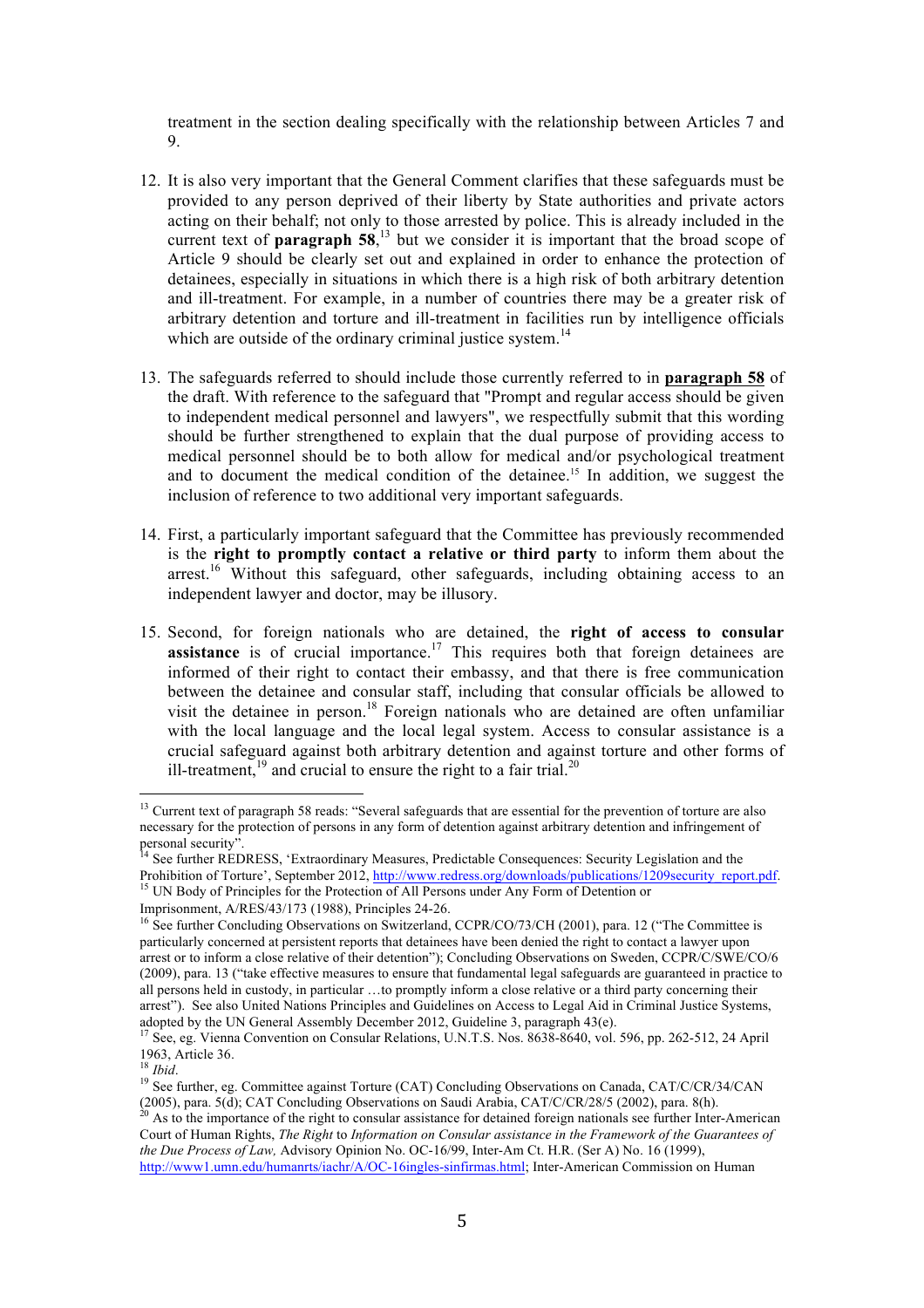- 16. In addition, we suggest that greater prominence is given to the important role played by independent monitoring of places of detention. In draft **paragraph 58**, the Committee already states "Independent and impartial mechanisms should be established for visiting and inspecting all places of detention, including mental health institutions".<sup>21</sup> We suggest that this reference is expanded and developed in a separate paragraph and that it be explicitly clear that this applies to all places where persons are deprived of their liberty, defined in its broadest sense. In addition to mental health institutions, it would be helpful to refer to intelligence agency offices<sup>22</sup> and immigration detention centres as examples.<sup>23</sup>
- 17. The Optional Protocol to the Convention against Torture ("OPCAT") is an instrument specifically directed to protecting persons deprived of their liberty, and establishes a system of independent monitoring of places of detention.<sup>24</sup> Recognising its importance as a framework to guard against both arbitrary detention and torture and other ill-treatment, the Committee has recommended that States parties ratify the OPCAT.<sup>25</sup> The Committee has also regularly welcomed the adoption of  $OPCAT<sub>1</sub><sup>26</sup>$  and the establishment of national preventive mechanisms ("NPMs") under it.<sup>27</sup> It has further recommended swift adoption of legal provisions to establish  $NPMs<sub>l</sub><sup>28</sup>$  and expressed concern when NPMs envisaged in laws have not been made operational.<sup>29</sup> The Working Group on Arbitrary Detention has also recommended, within its mandate, that States ratify the OPCAT, $30$  and that NPMs roles be strengthened, including to extend their mandates "to the aspect of legality of detention which is not ordered by a court, including administrative detention and 'detention within detention' as a form of disciplinary measure".<sup>31</sup>
- 18. Given this important opportunity provided by the OPCAT, and the important role it can play in preventing both arbitrary deprivation of liberty and torture and ill-treatment of those deprived of their liberty, we suggest that the General Comment specifically recommend that States parties ratify the OPCAT and establish independent and effective NPMs in line with its provisions. Where States parties have not ratified OPCAT, they should establish independent bodies in line with Articles 17-23 of the OPCAT and the

<u> 1989 - Andrea Santa Alemania, poeta esperanto-se especial de la propia de la propia de la propia de la propia</u>

Rights, 'Principles and Best Practices on the Protection of Persons Deprived of Liberty in the Americas', approved by the Commission during its 131<sup>st</sup> regular period of sessions, held from March 3-14, 2008, http://www.cidh.org/Basicos/English/Basic21.a.Principles%20and%20Best%20Practices%20PDL.htm, Principle

<sup>5.</sup> See further International Court of Justice, *Avena and Other Mexican Nationals (Mexico v. United States of* 

*America*) [2004] ICJ Rep 12; *LaGrand Case (Germany v United States of America*) [2001] ICJ Rep 466.<br><sup>21</sup> See Concluding observations on Algeria, CCPR/C/DZA/CO/3 (2007), para. 11; Concluding Observations on Azerbaijan, CCPR/C/AZE/CO/3 (2009), para. 11; Concluding Observations on Russian Federation,

CCPR/C/RUS/CO/6 (2009), para. 19 (mental health institutions); Concluding Observations on Iceland,

CCPR/C/ISL/CO/5 (2012), para. 11 (places of detention, including psychiatric facilities).<br>
<sup>22</sup> See further Concluding Observations on Jordan, CCPR/C/JOR/CO/4 (2010), para. 10.<br>
<sup>23</sup> See CAT Concluding Observations on Ital on Arbitrary Detention: Visit to Malaysia, A/HRC/16/47/Add.2 (2011), paras. 126-128; Report of the Special Rapporteur on Migrants: Detention of Migrants in an Irregular Situation, A/HRC/20/24 (2012), para. 32.<br><sup>24</sup> Optional Protocol to the Convention against Torture and other Cruel, Inhuman or Degrading Treatment or

Punishment, adopted on 18 December 2002 by resolution A/RES/57/199, entered into force on 22 June 2006.<br><sup>25</sup> Concluding Observations on Jordan, *supra* n. 22, para. 10.<br><sup>26</sup> See, eg. Concluding Observations on Turkey, CCPR

Peru, CCPR/C/PER/CO/5 (2013), para. 3; Concluding Observations on Serbia, CCPR/C/SRB/CO/2 (2011), para.<br>4; Concluding Observations on Mauritania, CCPR/C/MRT/CO/1 (2013), para. 3.<br><sup>27</sup> Concluding Observations on Mauritania,

<sup>&</sup>lt;sup>27</sup> Concluding Observations on Peru, *ibid*, para. 19; Czech Republic, CCPR/C/CZE/CO/3 (2013), para. 5.<br><sup>28</sup> Al Gertani v. Bosnia and Herzegovina, Comm. No. 1955/2010, para. 10.3; F.K.AG et Al v. Australia, Comm No. 2094/2011, para. 9.5; *M.M.M. et al v. Australia*, Comm. No. 2136/2012, para 10.2; Concluding Observations on Argentina, CCPR/C/ARG/CO/4 (2010), para. 18.

<sup>&</sup>lt;sup>29</sup> Concluding Observations on Peru, *supra* n. 26, para. 19; Czech Republic, CCPR/C/CZE/CO/3 (2013), para. 5.<br><sup>30</sup> Report of the Working Group on Arbitrary Detention: Mission to Angola, A/HRC/7/4/Add.4 (2008), para.  $104(i)$ .

<sup>&</sup>lt;sup>31</sup> Report of the Working Group on Arbitrary Detention: Mission to Malta, A/HRC/13/30/Add.2 (2010), para. 79(l).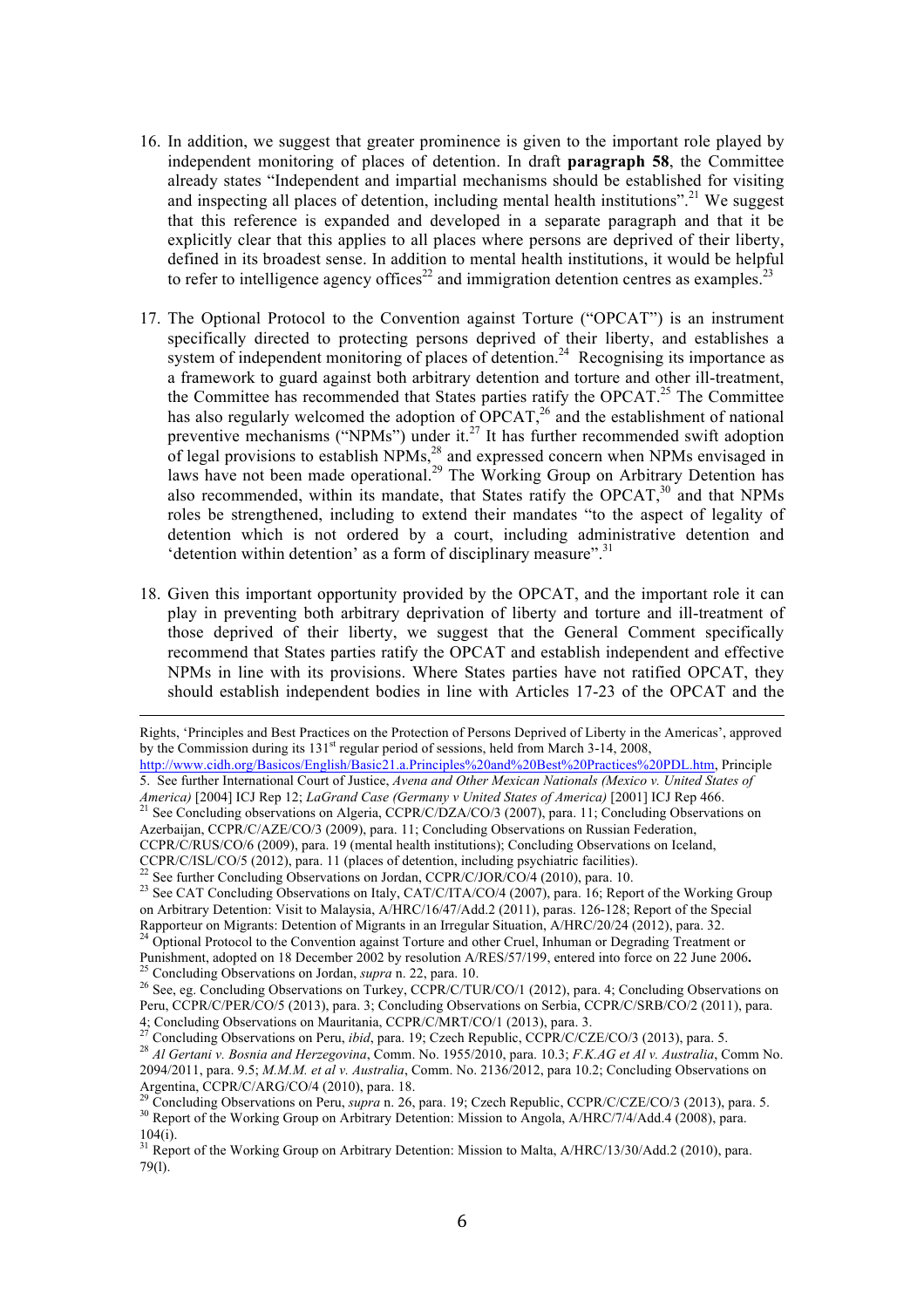Guidelines on NPMs adopted by the Subcommittee on Prevention of Torture  $(SPT)$ ,  $32$  to monitor all places where individuals are deprived of their liberty. Such bodies should be independent, and adequately resourced financially and in terms of personnel, to enable them to undertake regular unannounced visits and conduct private interviews with those deprived of their liberty. The establishment of such independent bodies should not be to the exclusion of other organisations such as civil society organisations which may visit places where individuals are deprived of their liberty.

**Summary:** We suggest that the Committee highlights the importance of detention safeguards to ensure respect for Article 9 of the Covenant by including a stand-alone paragraph on the issue in **Section II** of the General Comment. It would be helpful if the paragraph set out clearly that such safeguards apply to all types of detention by state authorities and private actors acting on their behalf; not just to those arrested by police. In addition to those safeguards mentioned in current draft **paragraph 58**, we suggest that the right to promptly inform a relative or third party of arrest is included. We also suggest that a separate paragraph on independent monitoring of places of detention be included, with a recommendation that States parties ratify the OPCAT, and ensure sufficiently resourced independent bodies to monitor all places of detention.

#### **In accordance with law**

- 19. Article 9(1) which requires that deprivations of liberty must be in accordance with law applies to all deprivations of liberty, not only arrests of those who are suspected of having committed a crime.<sup>33</sup> We therefore suggest that, where **paragraph 23** of the draft currently states "where suspects may be detained", the word "suspects" is replaced by the word "individuals".
- 20. The penultimate sentence in paragraph 23 is very important and related to the safeguards against unlawful and/or arbitrary deprivation of liberty referred to above. Again, a particularly important safeguard that we suggest should also be included is compliance with regulations giving detainees the right to contact a relative or third party to inform them of their arrest.<sup>34</sup> We also urge the Committee to include reference to the right of prompt access to an independent doctor as an important safeguard of the right to security of the person.
- 21. As discussed above and set out further in the draft (at paragraph 58), there are other crucial safeguards required under Article 7 to protect detainees from torture and other prohibited ill-treatment.<sup>35</sup> We suggest that this is clarified in the final sentence of paragraph 23, as proposed below.

<sup>&</sup>lt;sup>32</sup> Subcommittee on Prevention of Torture and Other Cruel, Inhuman or Degrading Treatment or Punishment, Guidelines on national preventive mechanisms, CAT/OP/12/5 (2010).<br><sup>33</sup> Human Rights Committee, General Comment No. 8: Article 9 (Right to liberty and security of persons),

HRI/GEN/1/Rev.1 (1982), para. 1.<br><sup>34</sup> See further Concluding Observations on Switzerland, CCPR/CO/73/CH (2001), para. 12 ("The Committee is

particularly concerned at persistent reports that detainees have been denied the right to contact a lawyer upon arrest or to inform a close relative of their detention"); Sweden, CCPR/C/SWE/CO/6 (2009), para. 13 ("take effective measures to ensure that fundamental legal safeguards are guaranteed in practice to all persons held in custody, in particular …to promptly inform a close relative or a third party concerning their arrest").<br><sup>35</sup> See further General Comment No. 20: Article 7 on the Prohibition of Torture, or Other Cruel, Inhuman or

Degrading Treatment or Punishment, A/44/40 (1992), para. 11.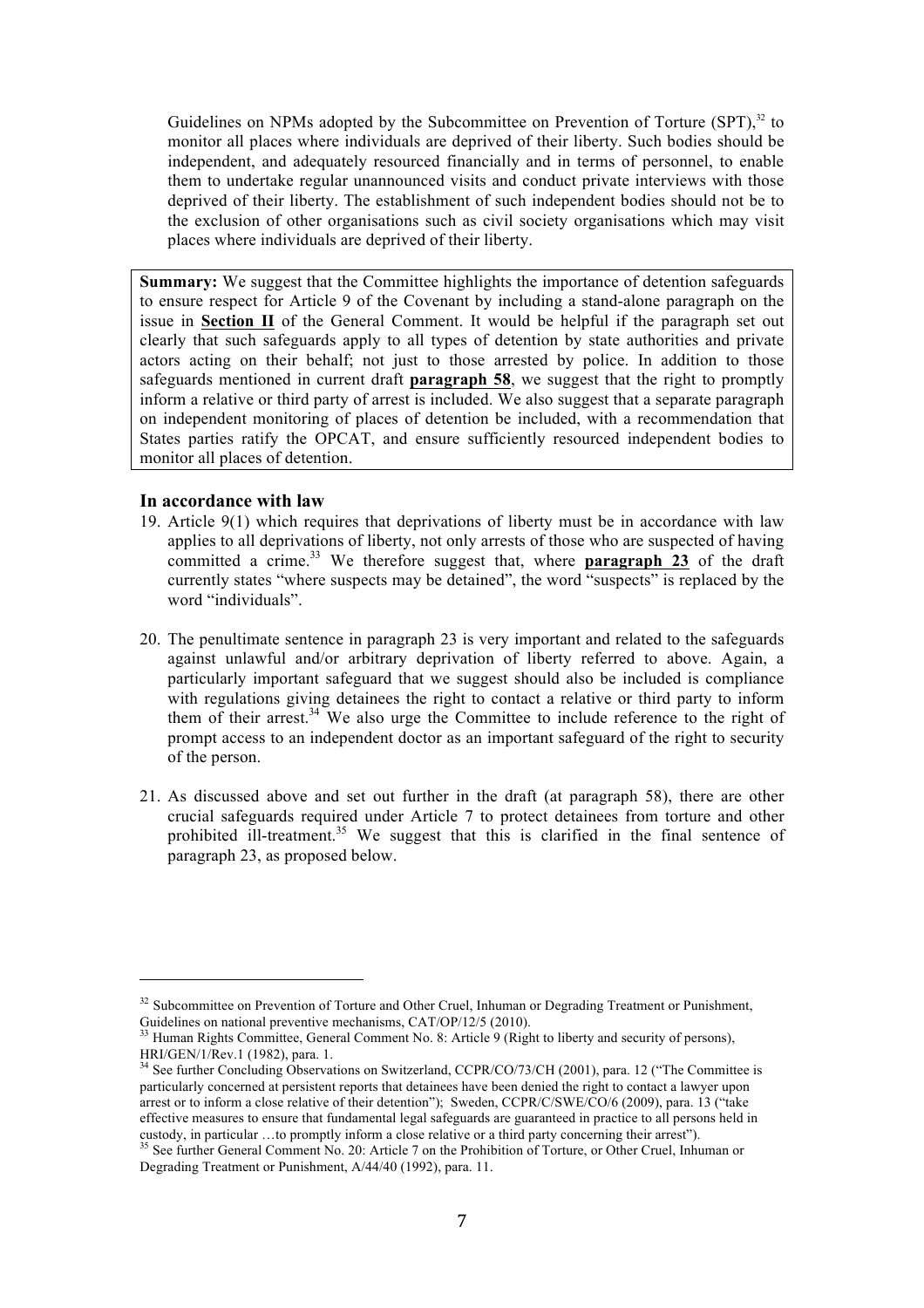**Suggested wording**: 23.… It also requires compliance with domestic rules that define when authorization to continue detention must be obtained from a judge or other officer.<sup>36</sup> where suspects individuals may be detained, $37$  when the detained person must be brought to court,  $38$ and legal limits on the duration of detention.<sup>39</sup> It also requires compliance with domestic rules providing important safeguards for detained persons, such as making a record of an arrest,<sup>40</sup> granting detained persons the right to promptly inform a relative or third party of their arrest,<sup>41</sup> and permitting prompt access to counsel and an independent doctor.<sup>42</sup> Violations of domestic procedural rules not related to such issues may not raise an issue under Article 9.<sup>43</sup> although they may raise issues under other provisions of the Covenant, including Article  $7.\frac{44}{5}$ 

#### **Administrative Detention**

- 22. While we welcome the Committee's reference to administrative detention, in our view it needs further elaboration and emphasis. To the extent that States parties impose administrative detention (also known as security or preventive detention or internment), not in contemplation of prosecution on a criminal charge, the Committee has expressed its view that such detention presents a severe risk of arbitrary deprivation of liberty. Due to the lack of judicial oversight, administrative detention increases the risk of torture and ill-treatment. Further, the Committee has expressed its concern about the use of administrative detention for the control of illegal immigration<sup>45</sup> as well as for the stigmatisation of certain groups.<sup>46</sup> Hence, the Committee has called on member states to end the practice of administrative detention.<sup>47</sup>
- 23. The Committee has found that any deprivation of liberty, including administrative detention, falls under Article 9 of the ICCPR and thus needs to respect the rights enshrined therein.<sup>48</sup> These include *inter alia* the right not to be arbitrarily detained, the right to be informed of the reasons for his or her arrest and of any charges against him or her, the right to access to a lawyer, and the right to have one's detention reviewed by an independent court. According to the Committee, the right to judicial review is nonderogable<sup>49</sup> and thus also applicable during times of armed conflict. Furthermore the Committee has expressed its view that other provisions of the Covenant that are not listed in Article 4(2), contain elements that cannot be made subject to lawful derogation. In particular the right of all persons deprived of their liberty to be treated with humanity and with respect for the inherent dignity of the human person, and the prohibitions against abductions or unacknowledged detention are not subject to derogation. The absolute nature of these prohibitions, even in times of emergency, is justified by their status as norms of general international law.<sup>50</sup> Other elements of Article 9 are derogable but underlie the requirements of Article 4 of the ICCPR. This means that the obligations in Article 9 can only be derogated if the State officially proclaims a public emergency and if

<sup>&</sup>lt;sup>36</sup> Gridin v. Russian Federation, Comm. No. 770/1997, para. 8.1.

<sup>&</sup>lt;sup>37</sup> Umarov v. Uzbekistan, Comm. No. 1449/2006, para. 8.4.<br><sup>38</sup> Gómez Casafranca v. Peru, Comm. No. 981/2001, para. 7.2.<br><sup>39</sup> Israil v. Kazakhstan, Comm. No. 2024/2011, para. 9.2.<br><sup>40</sup> Kurbonov v. Tajikistan, Comm. No. 20

<sup>46</sup> Concluding Observation on Colombia, CCPR/C/COL/CO/6, (2010), para. 20.<br><sup>47</sup> Concluding Observations on Jordan, *supra* n. 22, para. 11.<br><sup>48</sup> See e.g. Concluding observation on Tajikistan, CCPR/CO/84/TJK (2005), para. 13

<sup>49</sup> General Comment No. 29 on States of Emergency, CCPR/C/21/Rev.1/Add.11 (2001), para. 16. 50 *Ibid*, para. 13(a-b).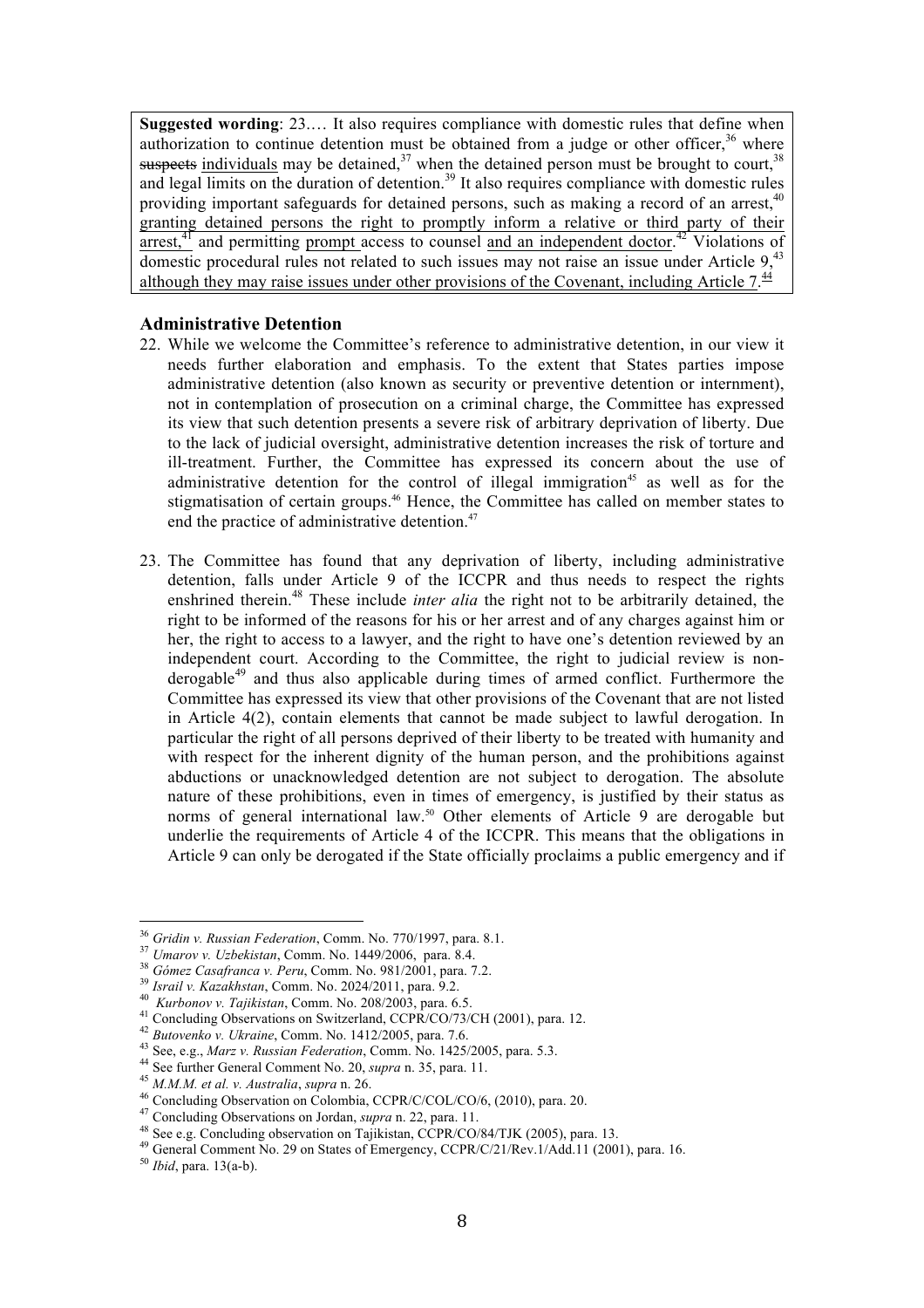there is a threat to the life of the nation.<sup>51</sup> Typically, these elements are present in an armed conflict in which additional rules and safeguards regulated in international humanitarian law apply. Derogating measures must also be proportionate to the exigencies of the situation—in practice, this serves to ensure that no provision of the Covenant, however validly derogated from, will be entirely inapplicable.<sup>52</sup> It is important to note that the the existence of a conflict and the applicability of international humanitarian law is not per se sufficient or a valid criterion to render lawful a deprivation of liberty considered arbitrary outside the context of an Article 4 situation.

### **Enforced Disappearance**

- 24. As mentioned already in the draft General Comment No. 35, enforced disappearance is a particularly serious form of arbitrary detention.<sup>53</sup> International jurisprudence has recognised that enforced disappearance constitutes, in and of itself, a form of torture for the disappeared person as well as ill-treatment, and in some cases torture, for his or her family.<sup>54</sup> The Human Rights Committee has recognised enforced disappearance as a violation of many rights enshrined in the Covenant, including the right to liberty and security of the person under Article 9 and the right not to be subjected to torture under Article 7, and has specified that the violation of Article 7 is in relation to the disappeared person as well as his or her family members.<sup>55</sup>
- 25. Given the aggravated nature of enforced disappearance as a form of arbitrary detention and a form of torture and cruel, inhumane or degrading treatment, our organisations respectfully submit that this issue needs further elaboration and emphasis in the General Comment on Article 9. In particular, we suggest that the sentence on enforced disappearance in **paragraph 17** should be highlighted in a separate detailed standalone paragraph recalling the prohibition of enforced disappearances and the obligation to criminalise and punish this crime.

**Suggested language:** New paragraph: Enforced disappearance constitutes a particularly aggravated form of arbitrary detention under Article 9 of the Covenant. Enforced disappearance also violates other substantive and procedural provisions of the Covenant, including Articles, 2, 7, 10, 14, 26 and often  $6<sup>56</sup>$  The suffering caused to a victim by an enforced disappearance as a result of the continuous unacknowledged detention and deprivation of all contact with the outside world amounts to a violation of Article 7, and the anguish and distress caused to the family of a victim of enforced disappearance may also amount to a violation of Article  $7<sup>57</sup>$  As stated in General Comment 31, States parties are

<sup>&</sup>lt;sup>51</sup> *Ibid*: See also the Annual Report of the Working Group on Arbitrary Detention, E/CN.4/2003/8, para. 64, in which the preventive detention of suspected terrorists in Guantanamo Bay was declared incompatible with Article 9 of the ICCPR because the United States did not derogate from the Convention in terms of Article 4 of the ICCPR.<br><sup>52</sup> HRC General Comment No. 29, para. 4.

<sup>&</sup>lt;sup>53</sup> Draft General Comment No. 35, CCPR/C/107, para. 17.<br><sup>54</sup> European Court of Human Rights, Application No. 15/1997/799/1002, *Kurt v. Turkey* (1998); Inter-American Commission on Human Rights, *Velasquez Rodriguez Case* (1988); 55 HRC General Comment 31, *supra* n. 1, para. 18; *Benaziza v. Algeria*, Comm. No. 1588/2007, para. 9.3; *Madoui* 

*v. Algeria*, Comm. No. 1495/2006, para*.* 7.2; *Aboufaied v. Libyan Arab Jamahiriya*, Comm. No. 1782/2008, para.

<sup>7.3;</sup> *El Abani v. Libyan Arab Jamahiriya*, Comm. No. 1640/2007, para. 7.3. 56 HRC General Comment 31, *ibid*, para. 18; *Benaziza v. Algeria*, Comm. No. 1588/2007, para. 9.3; *Madoui v. Algeria*, Comm. No. 1495/2006, para. 7.2; *Aboufaied v. Libyan Arab Jamahiriya*, Comm. No. 1782/2008, para.

<sup>7.3;</sup> *El Abani v. Libyan Arab Jamahiriya*, Comm. No. 1640/2007, para. 7.3. 57 *Benaziza v. Algeria*, Comm. No. 1588/2007, paras. 9.5-9.6; *Madoui v. Algeria*, Comm. No. 1495/2006, para. 7.5; *Aboufaied v. Libyan Arab Jamahiriya*, Comm. No. 1782/2008, paras. 7.4-7.5; *El Abani v. Libyan Arab Jamahiriya*, Comm. No. 1640/2007, paras. 7.4-7.5.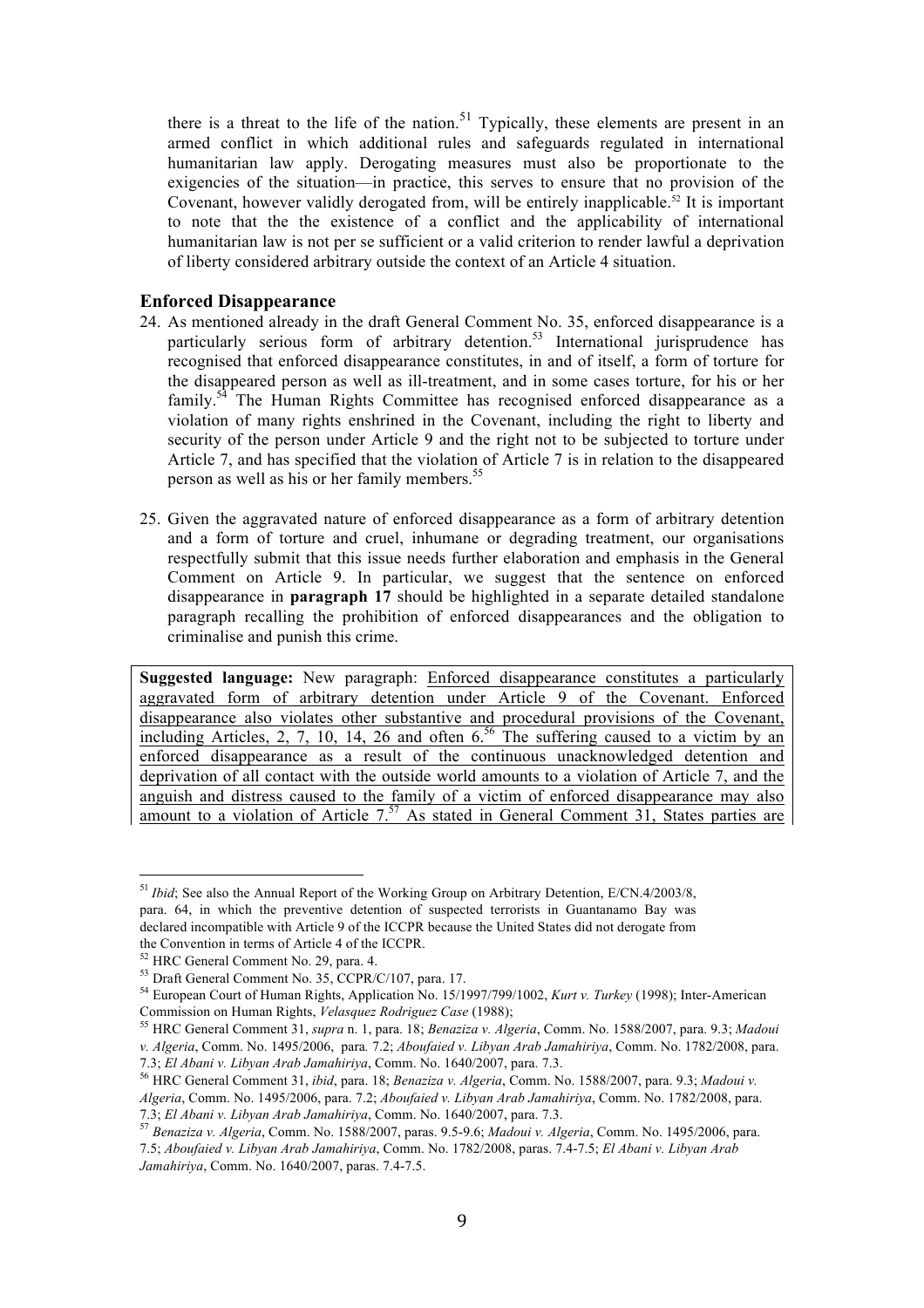under an obligation to criminalise enforced disappearance and to prosecute and punish perpetrators.

#### **Vulnerable Persons**

- 26. We welcome the sections of the General Comment dealing specifically with the deprivation of liberty of persons with mental disabilities as well as migrants, refugees and asylum-seekers. However, our organisations are of the view that the draft would be significantly strengthened by including greater emphasis on the position of vulnerable persons (children, migrants and refugees, women, among others) more generally, in particular in terms of decision to detain and conditions of detention. Paragraphs 74-78 below address the question of the decision to detain members of certain vulnerable groups in more detail.
- 27. In the context of migrants, the Special Rapporteur on the Human Rights of Migrants has called on States to ensure that in cases where vulnerable individuals are deprived of their liberty, "this should only be on the certification of a qualified medical practitioner that detention will not adversely affect their health and well-being", so as to mitigate the undue risks that vulnerable persons in detention may face.<sup>58</sup> The Special Rapporteur has also called for regular follow up of such persons in detention by skilled personnel, as well as access to adequate health services, medication and counselling.<sup>59</sup> Our organisations are of the view that it would be highly important for the General Comment to include reference to this important safeguard to ensure that the rights of vulnerable persons are not breached as a result of their deprivation of liberty.
- 28. In addition, there are a number of soft-law instruments which have been adopted by the UN addressing the rights of individuals from specific groups who are deprived of their liberty. We suggest that these should be referenced and recognized in General Comment No. 35, in particular, the UN Rules for the Treatment of Women Prisoners and Non-Custodial Measures for Women Offenders (the Bangkok Rules)<sup>60</sup>, the Standard Minimum Rules for the Treatment of Prisoners<sup>61</sup>, and the Body of Principles for the Protection of All Persons under Any Form of Detention or Imprisonment Regarding the Situation of Immigrants and Asylum Seekers.

#### *Specific Proposals*

- 29. Without prejudice to other groups of vulnerable people, we would like to make some proposals with regard to the sections of the General Comment which address deprivation of liberty of children.
- 30. Draft General Comment No. 35 refers to deprivation of liberty for children as a measure of last resort in paragraph 18, which appears to refer only to detention of children in the context of immigration. However, a number of UN instruments and bodies have clearly stated that deprivation of liberty for all children should be a measure of last resort and for the shortest appropriate time.<sup>62</sup> We therefore suggest that in order to clarify that the for *all* children, deprivation of liberty should be a measure of last resort, that this sentence

<sup>&</sup>lt;sup>58</sup> Report of the Special Rapporteur on the Human Rights of Migrants: Migrants in an irregular situation, *supra* n. 23, para. 43.

<sup>&</sup>lt;sup>59</sup> *Ibid.*<br><sup>60</sup> Concluding Observations on Uruguay, CCPR/C/URY/CO/5 (2013), para. 9.

<sup>&</sup>lt;sup>61</sup> Concluding Observations on Turkey, CCPR/C/TUR/CO/1 (2012), para. 18; Concluding Observations on Bulgaria, CCPR/C/BGR/CO/3 (2011), para. 18; Concluding Observations on Peru, CCPR/C/PER/CO/5 (2013), para. 21; Concluding Observations on Rwanda, CCPR/C/RWA/CO/3 (2009), para. 14.

 $62$  UN Convention on the Rights of the Child, adopted by resolution  $A/44/25$  (1989), entered into force 2 September 1990, Article 37(b).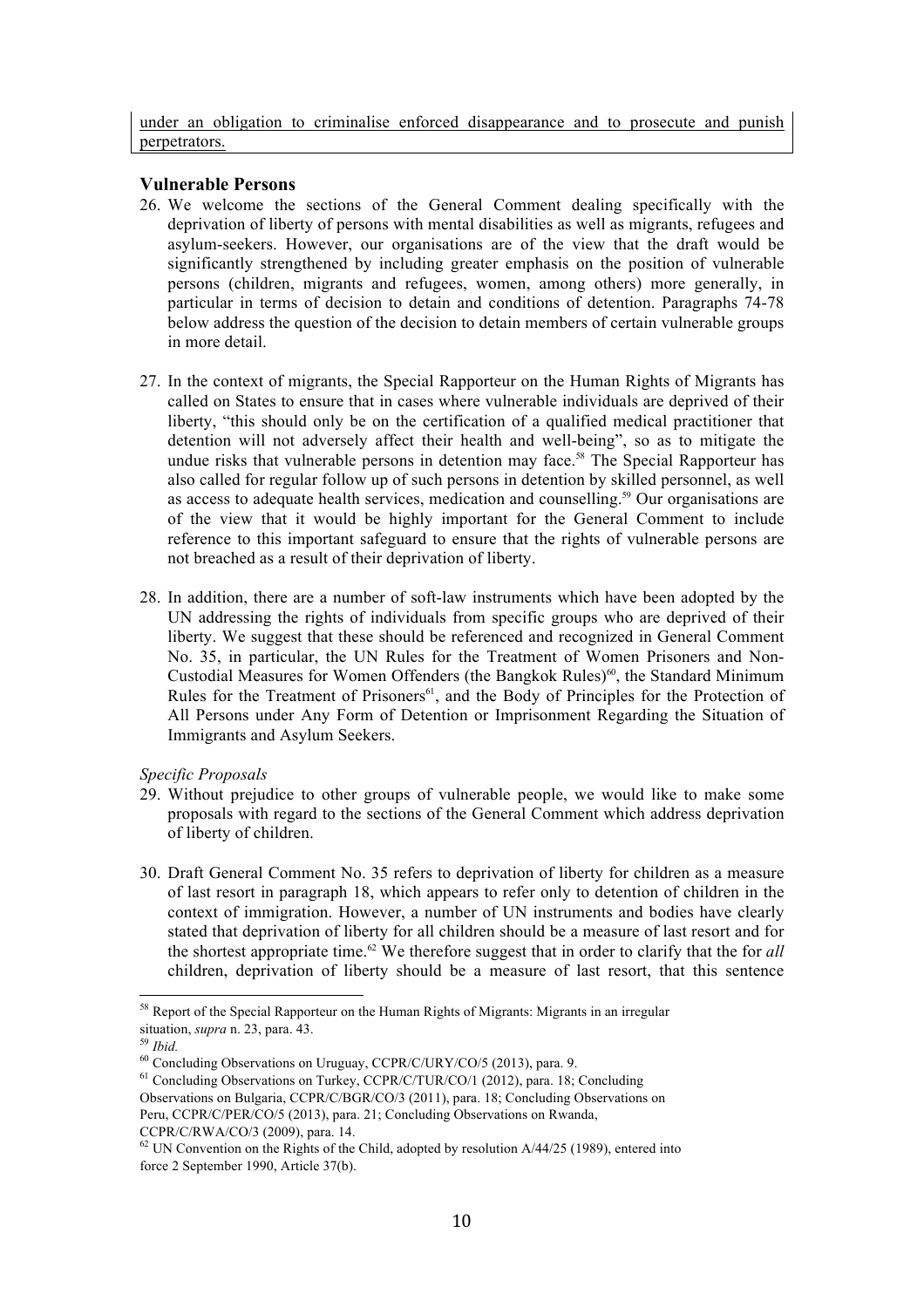should be moved to a separate paragraph relating to the specific measures that must be taken in the context of deprivation of liberty of vulnerable persons.

31. In addition, in paragraph 18, for the sentence beginning with "Decisions regarding the detention of adult migrants…", we suggest that the reference to 'adult' is omitted as this issue can concern children too. In addition the wording could be strengthened - we propose primarily to strengthen it by including specific reference to victims of torture or ill treatment (or as an alternative, more general wording e.g. "in compliance with other human rights instruments").

**Suggested wording:** 18…. Decisions regarding the detention of adult migrants must also take into account the effect of the detention on their mental health, in compliance with other human rights instruments.

New Paragraph 19: Children may be deprived of liberty only as a measure of last resort and for the shortest appropriate period of time, taking into account their best interests as a primary consideration with regard to the duration and conditions of detention.<sup>63</sup>

# **D. Judicial control of detention in connection with criminal charges (paragraphs 31-38)**

- 32. We are pleased to note that the section of the draft general comment addressing judicial oversight of detention (paras 31-38) has undergone some important amendments from previous versions of the draft. In particular, we welcome the inclusion of language which specifically refers to the requirement to bring a person detained on criminal charges or on suspicion of criminal activity promptly before a judge, and that this is a rule that applies in all cases and is not dependent on the choice or ability of the detainee to assert it.
- 33. There are some aspects of this section which our organisations respectfully submit could be strengthened to more clearly articulate the obligations of states to ensure the legal safeguards required under Article 9(3) of the Covenant are sufficiently protective. In this regard, it is important to highlight the nexus between State party obligations under Article 9 and those that arise under Article 7, and emphasise that the safeguards required under Article 9 are in place to mitigate equally against arbitrary and unlawful detention as they are against torture and ill-treatment.

### **Detention in police custody**

 

34. It is widely acknowledged that detainees in police custody are at risk of both torture (for prohibited purposes including to obtain information, to punish, to intimidate and for discrimination) and other forms of ill-treatment, and the Committee has regularly expressed concern about allegations of torture in police custody.<sup>64</sup> We therefore suggest that this is recognised clearly in **paragraphs 33 and 36** by making explicit reference to torture as follows:

<sup>63</sup> *Bakhtiyari v. Australia*, Comm. No.1069/2002, paras. 9.3, 9.7; *D. & E. v. Australia*, Comm. No. 1050/2002, para. 7.2; *Jalloh v. Netherlands*, Comm. No. 794/1998, para. 8.2; see also Convention on the Rights of the Child, Art. 37(b).

<sup>&</sup>lt;sup>64</sup> See eg. Concluding Observations on Tanzania, CCPR/C/TZA/CO/4 (2009), para. 18; Concluding Observations on Malawi, CCPR/C/MWI/CO/1 (2012), para. 11; Concluding Observations on Moldova, CCPR/C/MDA/CO/2 (2009), para. 9; Concluding Observations on Kuwait, CCPR/C/KWT/CO/2 (2011), para. 21.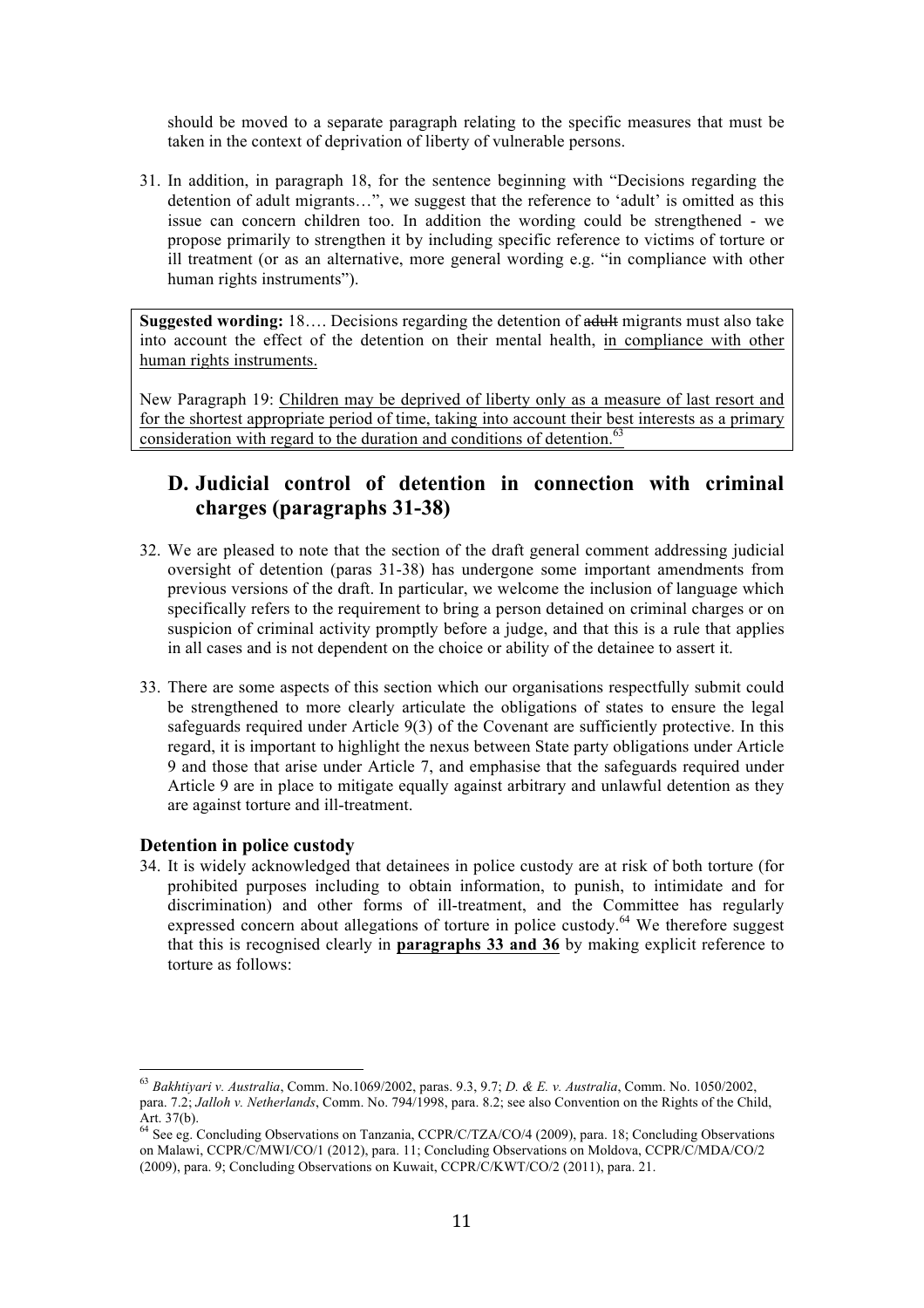**Suggested wording: 33.** Longer detention in the custody of law enforcement officials without judicial control unnecessarily increases the risk of torture and other ill-treatment.<sup>65</sup>

36.…. In the view of the Committee, detention on remand should not involve a return to police custody, but rather to a separate facility under different authority, so as to minimise the risk of a violation of Article 7.

41.The object of the right is release (either unconditional or conditional) from ongoing unlawful detention; compensation for unlawful detention that has already ended is addressed in paragraph 5. Another important function of this right is for detainees to complain of torture and cruel, inhuman or degrading treatment that has taken place in custody. Paragraph 4 requires that the reviewing court must have the power to order release from the unlawful detention.

### **The right to legal counsel**

- 35. The right of access to legal counsel is dealt with in a number of places in the draft, including:
	- **paragraph 34**, which states (in the context of the right to be brought before a judge) that "the individual is entitled to legal assistance, which should in principle be by counsel of choice";
	- **paragraph 35**, which states (in relation to incommunicado detention) that "States parties should permit and facilitate access to counsel for detainees in criminal cases, from the outset of their detention";<sup>66</sup>
	- **paragraph 46**, which provides (in the context of review of detention) that "[t]o facilitate effective review, detainees should be afforded prompt and regular access to counsel"; and
	- **paragraph 58**, which provides (in the context of the link between Articles 7 and 9) that "[p]rompt and regular access should be given to independent medical personnel and lawyers and, under appropriate supervision when the legitimate purpose of the detention so requires, to family members".
- 36. We stress the importance of this guarantee for the protection of rights under Article 9, and agree that it should be mentioned in each of these contexts. However, given its importance we urge the Committee to include a separate paragraph on the guarantee, with detailed reference to what it requires.<sup>67</sup> In addition to the Committee's own jurisprudence, we suggest that reference is made to the United Nations Principles and Guidelines on Access to Legal Aid in Criminal Justice Systems, <sup>68</sup> adopted by the UN General Assembly in December 2012, which includes detailed guidelines on the right of access to a lawyer for persons detained on criminal charges.
- 37. Points that we suggest are important to include in this paragraph are:
	- Detainees' right to access a lawyer **from the outset of detention and during all interrogations and proceedings**.

<sup>&</sup>lt;sup>65</sup> See Concluding Observations on Zimbabwe, CCPR/C/79/Add.89 (1998), para. 17; Concluding Observations on Uzbekistan, CCPR/CO/71/UZB (2001), para. 11; Concluding Observations on Hungary, CCPR/CO/74/HUN

<sup>(2002),</sup> para. 8.<br><sup>66</sup> See General Comment No. 32, paras. 32, 34, 38; Concluding Observations on Algeria, CCPR/C/79/Add.95 (1998), para. 12; Concluding Observations on Togo,CCPR/C/TGO/CO/4 (2011), para. 19; paragraph 58 infra.  $\frac{67}{1000}$  This could be done in either of the above paragraphs, or in a separate section concerning safeguards (a

see above, paragraphs 10-18).<br><sup>68</sup> United Nations Principles and Guidelines on Access to Legal Aid in Criminal Justice Systems, *supra* n. 16.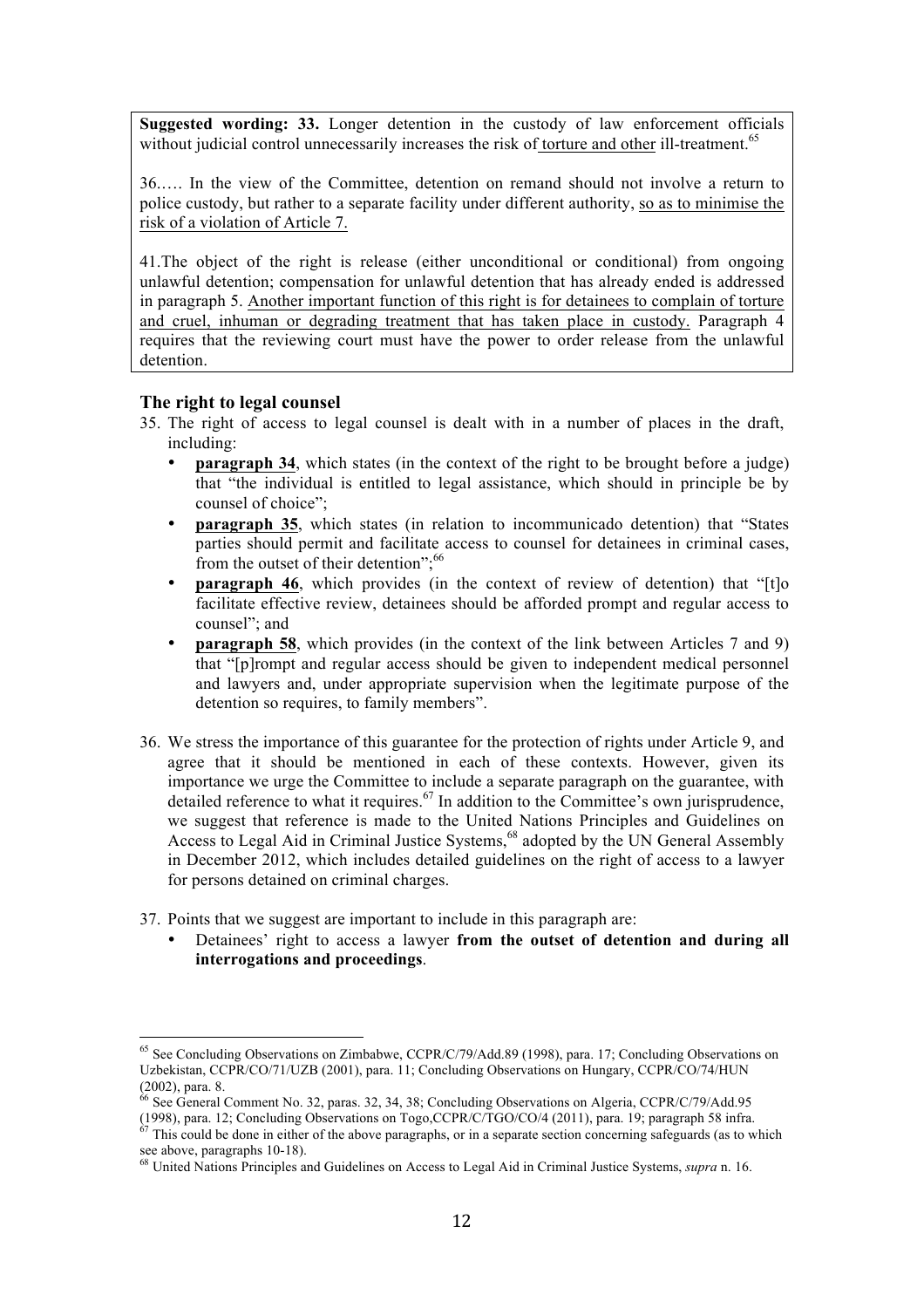We suggest that the Committee provide further guidance about what "prompt" access to a lawyer means, and that it includes access to a lawyer while in police custody. $69$  It would be helpful to clarify that, to enable prompt access to a lawyer, officials should "facilitate access for legal aid providers assigned to provide assistance to detained persons in police stations and other places of detention for the purpose of providing that assistance".<sup>70</sup> We also suggest that the Committee clearly state that law should "prohibit interviewing of a person by the police in the absence of a lawyer, unless the person gives his or her informed and voluntary consent to waive the lawyer's presence and to establish mechanisms for verifying the voluntary nature of the person's consent" and that "[a]n interview should not start until the legal aid provider arrives".<sup>71</sup>

• States' obligations to provide **legal aid** to enable access to independent counsel for all those arrested, detained, suspected of or charged with a criminal offence punishable by a term of imprisonment or the death penalty.<sup>72</sup>

Here it would be helpful if the Committee gave recognition to the principle contained in the UN Guidelines that "[i]t is the responsibility of police, prosecutors and judges to ensure that those who appear before them who cannot afford a lawyer and/or who are vulnerable are provided access to legal aid",<sup>73</sup> and that the means of contacting legal aid providers should be made available in police stations and other places of detention.<sup>74</sup> It should be stressed that "States should ensure that, prior to any questioning and at the time of deprivation of liberty, persons are informed of their right to legal aid and other procedural safeguards as well as of the potential consequences of voluntarily waiving those rights".<sup>75</sup> Although legal aid may be means tested, the UN Guidelines provide that "[p]ersons urgently requiring legal aid at police stations, detention centres or courts should be provided preliminary legal aid while their eligibility is being determined. Children are always exempted from the means test".76

• The **confidentiality** of communications between a detainee and legal counsel.<sup>77</sup>

**Summary:** Given the crucial importance of the right of access to a lawyer and legal assistance to upholding the right to liberty and security of the person, and other rights protected under the Covenant, we urge the Committee to include a separate paragraph on this issue. We suggest that the paragraph provide further guidance to States parties in relation to the times and places at which access to a lawyer is required, the obligation to provide legal aid to allow access to a lawyer, and the confidentiality of communications between a detainee and lawyer. It would be helpful if this paragraph referred to the United Nations Principles and Guidelines on Access to Legal Aid in Criminal Justice Systems as a helpful guide for States.

### **Requirement for detainees to appear physically before a judge**

38. We are pleased to note that **paragraph 34** of the draft General Comment No. 35 refers to the need for individuals to be brought to appear physically before a judge or other officer authorized by law to exercise judicial power. The importance of this

<sup>&</sup>lt;sup>69</sup> *Ibid*, Guidelines 3 and 4.<br>
<sup>70</sup> *Ibid*, Guideline 4, para. 44(b).<br>
<sup>71</sup> *Ibid*, Guideline 3, para. 43(b).<br>
<sup>72</sup> *Ibid*, Principle 3, para. 20.<br>
<sup>73</sup> *Ibid*, Principle 3.<br>
<sup>74</sup> *Ibid*, Guideline, para. 43(h).<br>
<sup>75</sup>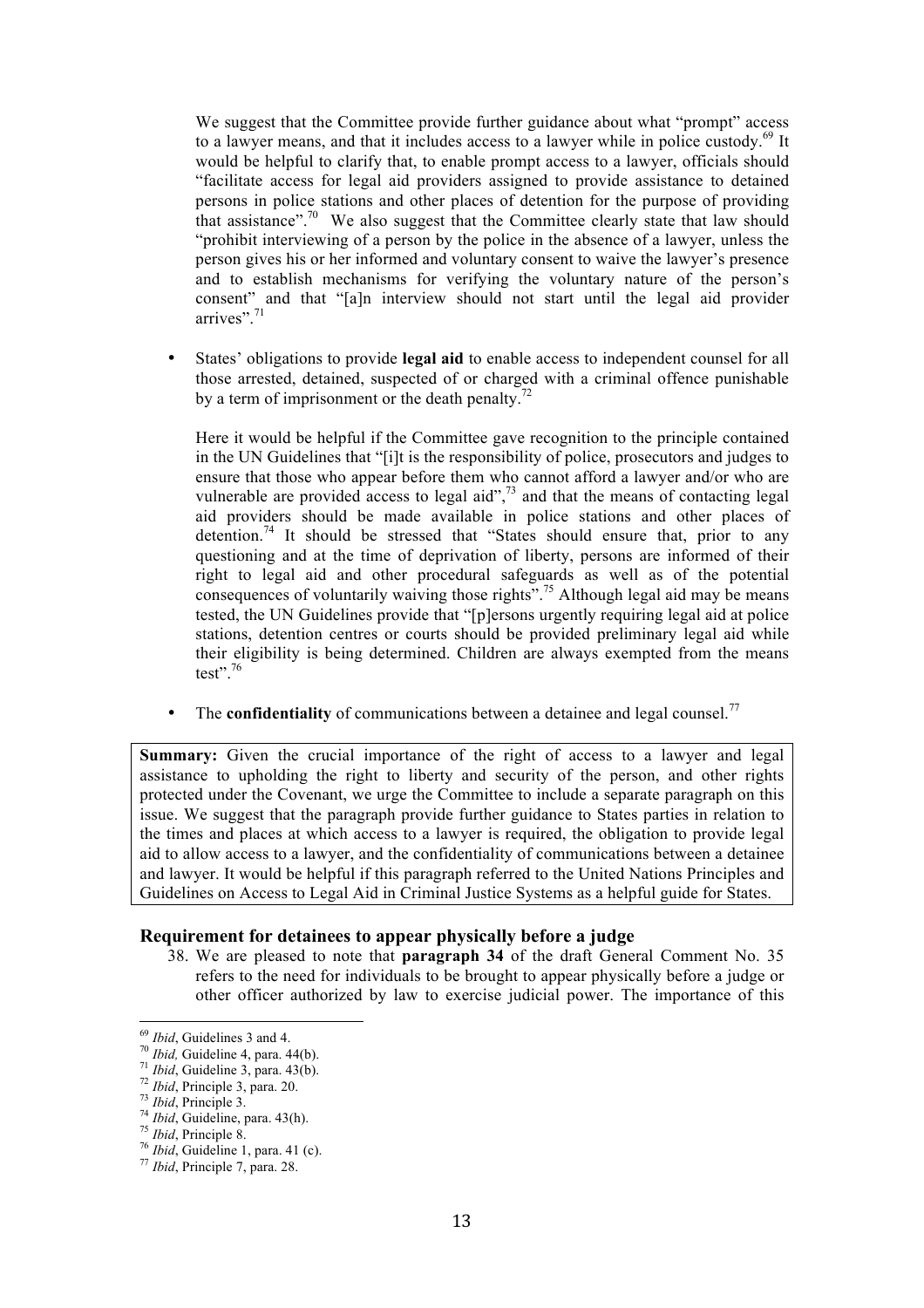requirement as a fundamental safeguard against torture and ill-treatment should not be underestimated as this gives the judge an opportunity not only to inquire about the treatment of the detainee, but also to carry out a visual check of the detainee's physical condition so as to identify any obvious signs of injury on the detainee that may be the result of torture or ill-treatment, and to take the necessary action thereafter. The physical presence of the suspect before a judge or other judicial officer can also provide him/her with the opportunity to challenge evidence that was obtained through torture and ill-treatment, which is prohibited under international  $\text{law}^{78}$ , and to protect his or her right to protection against self-incrimination.

- 39. While in many States parties, detained criminal suspects are brought to the court to be presented before a judge within the required time frame in order for a judicial order of detention to be issued, in some countries it is standard practice for the detainee to be held in the court house jail during these proceedings rather than to appear physically before the judge. Instead, the judge is provided with the investigation file and uses this as the basis upon which to make the decision regarding the continued detention of the suspect. The failure of the judge to physically view the detainee inperson entirely undermines the ability of this judicial oversight to effectively serve as a safeguard against torture and ill-treatment. In the view of our organisations, the visual check is an important component of the judge's role in preventing and protecting against torture, and this should be more clearly articulated in General Comment No. 35.
- 40. In several states, the judges or other authorized officers simply approve extension of pre-charge detention or imposition of pre-trial detention on the basis of police reports, without further investigation or inquiry. In order to ensure the effectiveness of the safeguard provided by judicial oversight of detention, it is also necessary to ensure that those judges or other authorized officers are competent, in terms of the powers vested in them, as well as in terms of their independence and willingness to question information furnished to them by the police, to determine whether continued detention should be ordered. In our view, these competencies are an important aspect of judicial oversight of detention which should be reflected in General Comment No. 35. The lack of independence of the judicial authority responsible can severely undermine the effectiveness of judicial oversight of detention. For example, in some legal systems, the Public Prosecutor is responsible for deciding whether pre-charge detention should be extended for certain levels of crime. From our experience working in those countries where there are concerns that the Public Prosecution does not exercise sufficient independence, including from the police, their role in deciding on the continued detention of a criminal suspect is highly problematic.

**Summary:** In light of the important role played by the judge or other authorized officer in visually identifying possible signs of injury that may be indicative of the kind of treatment experienced by a detainee, we suggest including a sentence in paragraph 34 which more explicitly refers to this.

**Suggested wording:** 32. ….It is inherent to the proper exercise of judicial power that it be exercised by a competent authority which is independent, objective and impartial in relation to the issues dealt with, so as to ensure that detention is not left to the sole discretion of the state agents responsible for carrying out the detention.

 $78$  UN Convention against Torture and other Cruel, Inhuman or Degrading Treatment or Punishment, adopted by resolution A/RES/39/46 (1984), Article 15.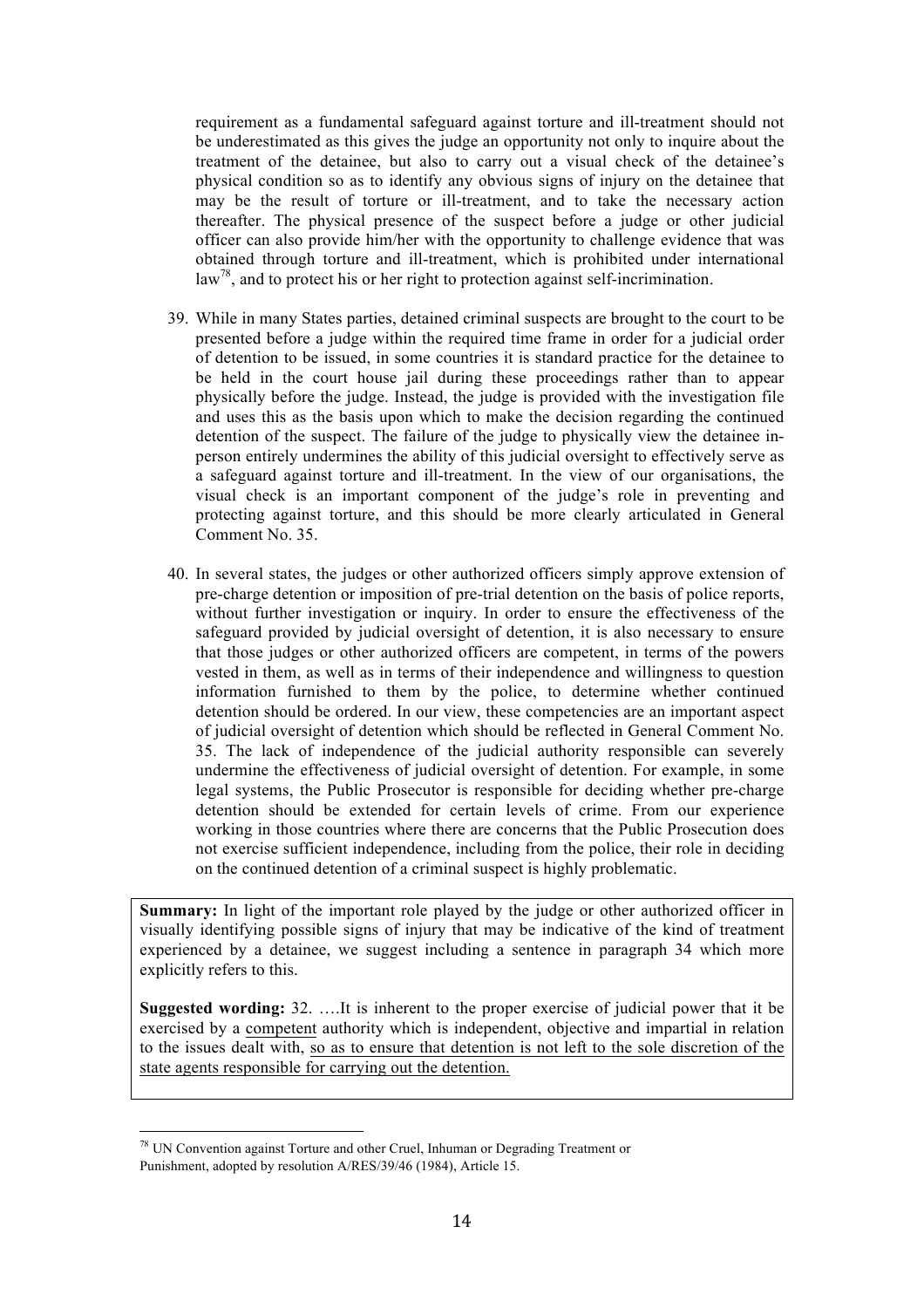34. The individual must be brought to appear physically before a competent judge or other officer authorized by law to exercise judicial power. The physical presence of detainees at the hearing gives the opportunity for inquiry into the treatment that they received in custody as well as to visually identify any signs of injury on the detainee which may be indicative of the use of torture or cruel, inhuman or degrading treatment or punishment. Suspects, or their legal counsel on their behalf, should have the right to speak during such proceedings, as well as the right to present witnesses. The physical presence of detainees also facilitates immediate transfer to a remand detention centre if continued detention is ordered….

### **Requirement for detainees to be brought "promptly before a judge"**

- 41. We welcome the draft General Comment's strong language regarding the Committee's understanding of the requirement for detainees to be brought "promptly" before a judge, i.e. within 48 hours, and that any longer delay must be "absolutely exceptional and justified under the circumstances." In its jurisprudence, the Committee has held that "any longer delay would require special justification to be compatible with Article 9, paragraph 3 of the Covenant."<sup>79</sup>
- 42. In the wake of 11 September 2001 and the ensuing so-called 'war on terror', a number of states have adopted legislation which allows extended pre-charge detention well beyond the 48 hours envisaged by the Committee. For example, under the Penal Code of Algeria, those suspected of terrorism or terrorism-related crimes may be detained for up to 12 days in pre-charge detention.<sup>80</sup> REDRESS has documented security legislation in a number of other States which similarly allows for extended pre-charge detention of those suspected of terror-related offenses.<sup>81</sup> We respectfully submit that in order to prevent an overly broad interpretation of the circumstances in which a delay of longer than 48 hours would be justified, it would be helpful for the General Comment to provide some elaboration as to what such justifications and circumstances may entail, and/or clarification as to what justifications would not be considered acceptable, as well as the maximum upper limit for pre-charge detention exceeding 48 hours.

**Summary:** Elaborate in **Paragraph 33** the circumstances and justifications that would, or would not be acceptable for a legitimate delay of the requirement to bring a detainee before a judge "promptly", i.e. within 48 hours. Consider including in the General Comment the maximum upper limit for pre-charge detention exceeding 48 hours.

# **E. VI. The right to compensation for unlawful or arbitrary arrest or detention (paras. 49-52)**

### **Right to compensation v. right to reparation**

- 43. Paragraph 49 of the current draft of General Comment No. 35 refers to paragraph 4 and 5 of Article 9 of the ICCPR regarding remedies for unlawful or arbitrary arrest or detention (i.e release from ongoing unlawful detention (Article 9(4)); financial compensation (Article 9(5)).
- 44. We note that during the discussion of the Human Rights Committee on the draft General Comment No. 35 at the  $109<sup>th</sup>$  session in October 2013, a debate took place between the Committee's members on the differences between the equally

<sup>&</sup>lt;sup>79</sup> Kovsh v. Belarus, Comm. No. 1787/2008, para. 7.4.

<sup>80</sup> Algeria Code of Criminal Procedure (2007), http://www.joradp.dz/TRV/FPPenal.pdf.<br>81 REDRESS, 'Extraordinary Measures, Predictable Consequences, *supra* n. 14.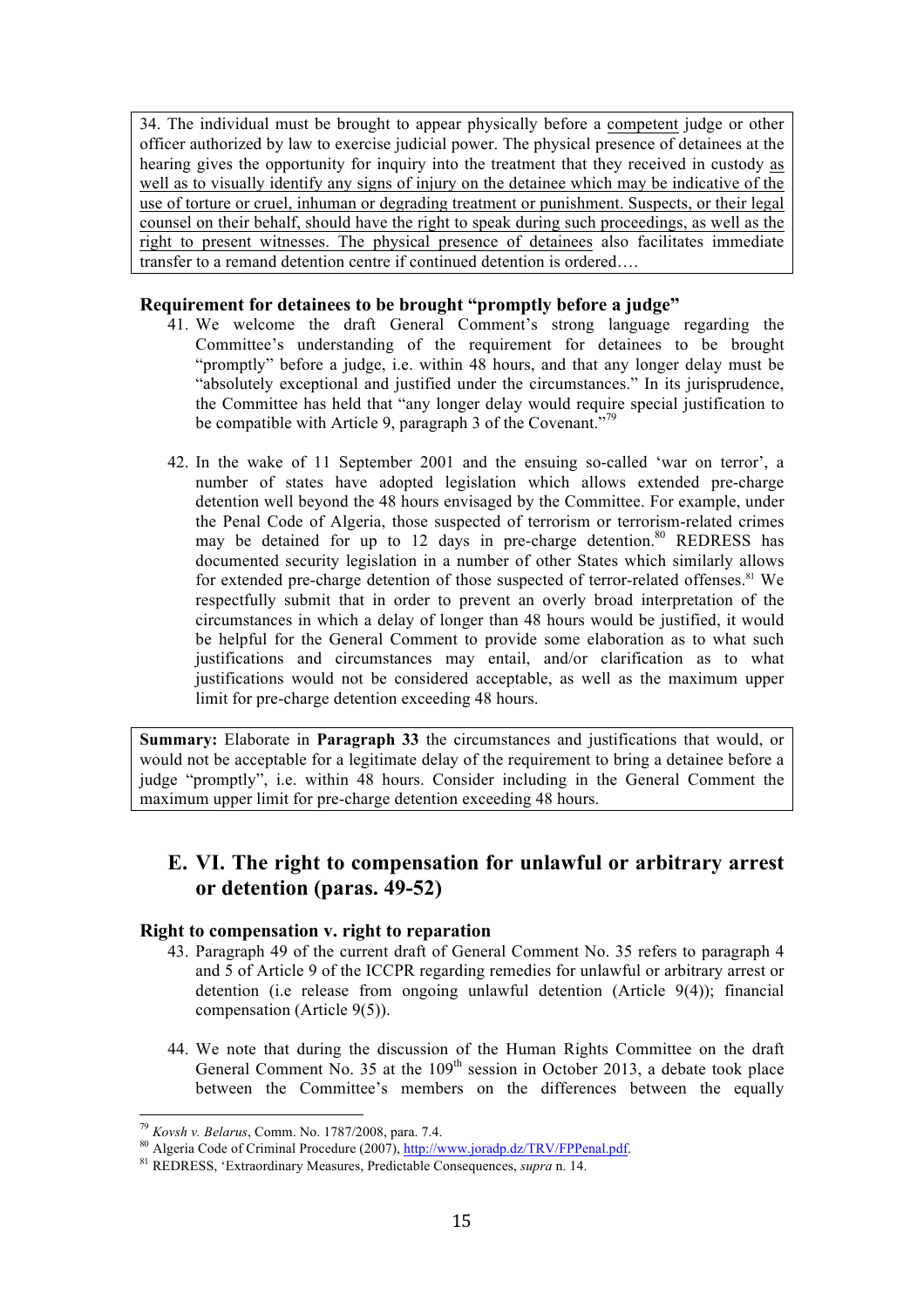authoritative English, French and Spanish texts of Article  $9(5)$ .<sup>82</sup> The English text refers to the enforceable **right to compensation** for unlawful arrest or detention, where the French and Spanish texts speak of the **right to reparation** (French: reparation, Spanish: reparación). Some Committee members expressed particular concern at the fact that the draft text of the General Comment had narrowed the scope of this provision by referring to 'financial compensation'. Indeed the 'right to reparation' is a much broader concept than 'compensation'. We support Mr. Kälin's position that suggested that the General Comment should at least recall the discrepancy of translations.

45. The Rapporteur, Mr. Gerald L. Neuman, argued that there was no additional value to modify Article 9(5), as Article 2(3) provides for other forms of reparation. He specified that paragraph 49 of the General Comment states that "these specific remedies [under paragraph 4 and paragraph 5 of Article 9 do not replace, but are included alongside, the other remedies that may be required in a particular situation by article 2, paragraph 3 of the Covenant". We welcome this mention. Paragraph 52 also provides that:

> When the unlawfulness of the arrest arises *from the violation of other human rights*, such as freedom of expression, the State party may have further obligations to provide compensation or other reparation in relation to those other violations, as required by Article 2, paragraph 3 of the Covenant (emphasis added).

- 46. However as paragraph 52 is currently drafted, it suggests that Article 2(3) is only relevant where other violations are present. We think it is crucial that the Committee clarifies this key point. We consider that the General Comment should better clarify that reparation required by the Covenant *for violations of Article 9* will generally be broader than compensation alone.
- 47. We note that the practice of the Committee does not always refer strictly to financial compensation but also to the concept of reparation. In its Concluding Observations, it regularly provides recommendations regarding intertwined violations of rights that include a breach of Article 9. The Committee doesn't restrict itself to request compensation but usually recommends taking effective measures to prevent unlawful and arbitrary detention, investigating the alleged cases, prosecuting those held responsible and ensuring that full reparation is granted, including fair and adequate compensation. <sup>83</sup> The right to compensation for unlawful and arbitrary detention is therefore one form of reparation that the Committee has referred to, but not the only one.
- 48. The Committee has also referred to the broader concept of "reparation" instead of "compensation". In its 2006 Concluding Observations regarding the USA, the Committee requested specifically under Article 9 that individuals that were "improperly detained receive[d] *appropriate reparation*". <sup>84</sup> The Committee did not refer strictly to financial compensation.

**<sup>82</sup>** UN Treaty Body Webcast, Human Rights Committee 109th Session: Draft General Comment on Article 9 http://www.treatybodywebcast.org/hrctte-109-session-draft-general-comment-on-article-9/.<br><sup>83</sup> See Concluding Observations on Uganda, CCPR/CO/80/UGA (2004), para. 17; Concluding Observations on

Yemen, CCPR/C/YEM/CO/5 (2012), para.15; Concluding Observations on Colombia, CCPR/CO/80/COL (2004), para. 67(11).<br><sup>84</sup> See Concluding Observations on USA, CCPR/C/USA/CO/3 (2006), para.19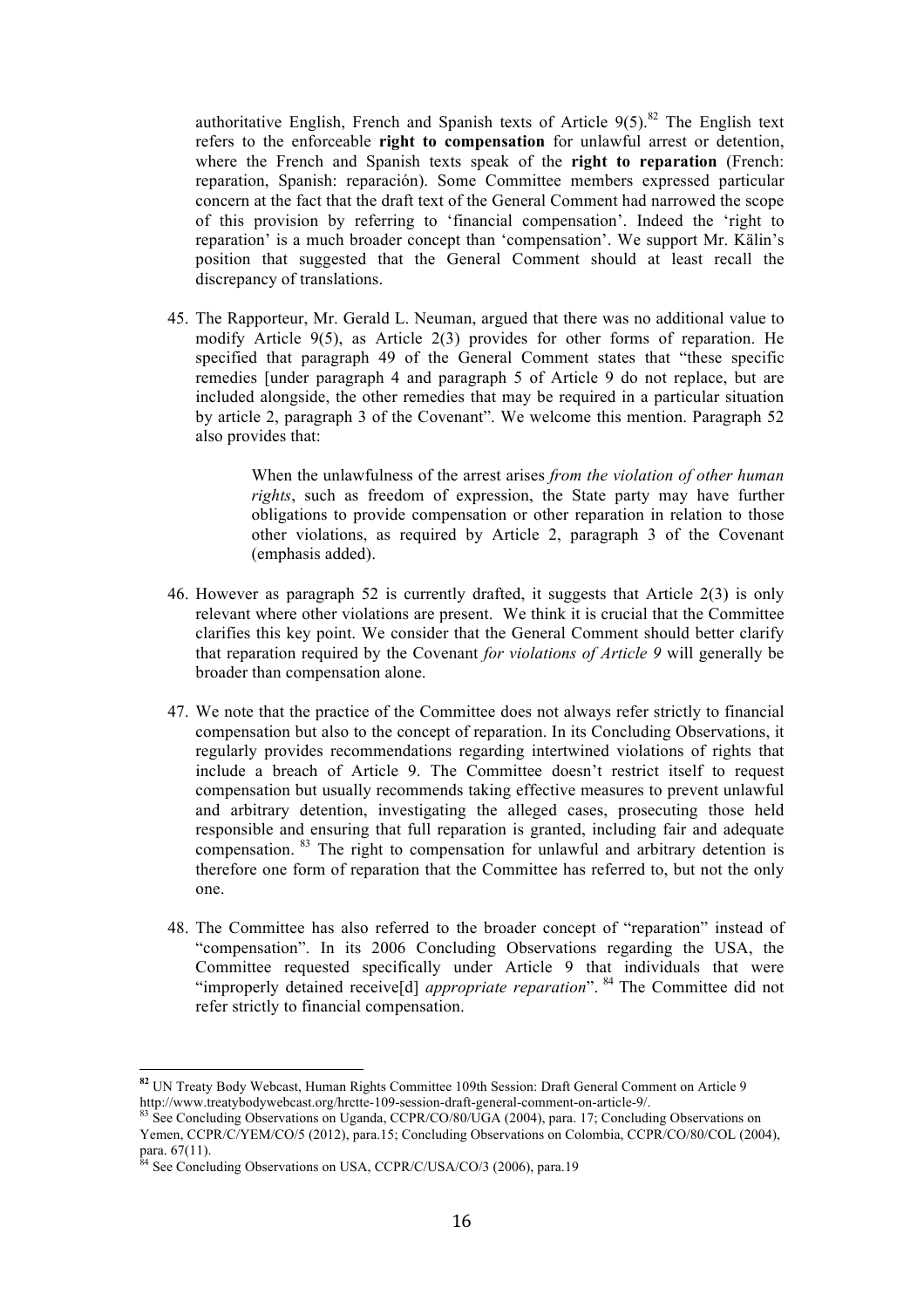- 49. Regarding enforced disappearance that constitutes an aggravated form of arbitrary detention under Article 9 of the Covenant, the Committee regularly requests investigation, prosecution and punishment of perpetrators and reparation to victims or their families that includes once more, among others, compensation.<sup>85</sup> As discussed in section C above, enforced disappearance may also constitute a breach of other articles of the Covenant, however it is crucial not to create inconsistency regarding the different forms of redress for arbitrary detention.
- 50. As discussed under section C of this submission, different types of detention may amount in itself both to arbitrary detention under Article 9, and torture or cruel, inhuman or degrading treatment or punishment under Article 7. Among other forms or arbitrary detention, enforced disappearances<sup>86</sup>, prolonged incommunicado detention<sup>87</sup> or some forms of confinement<sup>88</sup> may constitute *per se* torture or illtreatment.
- 51. Such a violation would entail a right to reparation under Articles 9.5 and 2(3) of the Covenant and Article 14 of the Convention against Torture, if applicable. We draw the attention of the Committee to the General Comment No. 3 of the Committee against Torture about the implementation of Article 14 of the Convention against Torture. It clearly states that "monetary compensation alone may not be sufficient redress for a victim of torture and ill-treatment".<sup>89</sup> We consider that it is important that draft General Comment No. 35 reflects this point in section VI on the right to compensation.
- 52. We also note that draft General Comment No. 35 refers to rehabilitation only twice with reference to punitive sanction and institutionalised persons. We consider that rehabilitation is an important element of the due redress to be mentioned and considered, in particular in case of victims of torture. As affirmed by the Committee against Torture, "rehabilitation for victims should aim to restore, as far as possible, their independence, physical, mental, social and vocational ability; and full inclusion and participation in society". <sup>90</sup> It emphasizes that the obligation of States parties to provide the means for "as full rehabilitation as possible" refers to the need to restore and repair the harm suffered by a victim whose life situation, including dignity, health and self-sufficiency may never be fully recovered as a result of the pervasive effect of torture. The obligation does not relate to the available resources of States parties and may not be postponed.
- 53. Not restricting only to the right to compensation, General Comment No. 35 could also recall that certain forms of reparation could prevent further arbitrary detention. For instance initiating serious, impartial and effective investigations, establishing the facts, determining the possible perpetrators, bringing them to prosecution and trial are

<sup>&</sup>lt;sup>85</sup> See Concluding Observations on Lybia, CCPR/C/LBY/CO/4 (2007), para.14; Concluding Observations on Turkey, CCPR/C/TUR/CO/1 (2012), para. 11; *Quinteros v. Uruguay*, Comm. No. 107/1981, para. 15.

Paragraph 17 of Draft General Comment No. 35 recognizes that enforced disappearances constitute a particularly aggravated form of arbitrary detention under Article 9.

<sup>87</sup> Paragraphs 35 and 56 of Draft General Comment No. 35 states that incommunicado detention or incommunicado detention that prevents prompt presentation before a judge violates Article 9.

<sup>88</sup> Paragraph 11 of Draft General Comment No. 35 states that "unauthorized confinement of prisoners beyond the length of their sentences is arbitrary as well as unlawful; the same is true for unauthorized extension of other forms of detention. Continued confinement of detainees in defiance of a judicial order for their release is arbitrary as well as unlawful."

<sup>89</sup> See Committee against Torture, General Comment No. 3, CAT/C/GC/3 (2012), para 9.

<sup>90</sup> *Ibid*. paras. 11-15.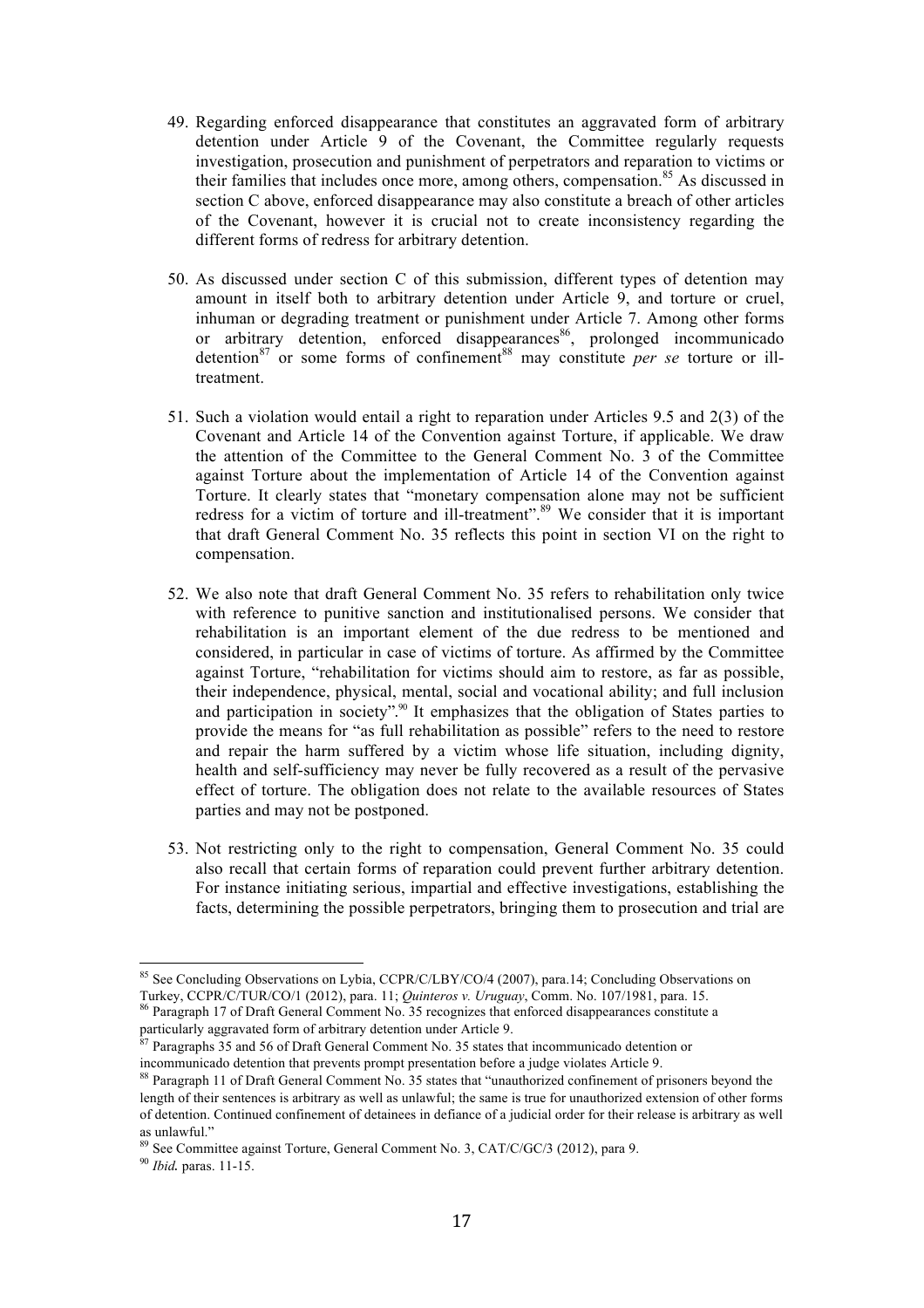not only a part of the duty to remedy the wrong, but they also perform a preventive function.

54. Regarding the development of the concept of 'reparation' in the 2000s by different UN bodies,<sup>91</sup> we consider that it is important to keep consistency in the interpretation given to the right to redress. The General Comment should reflect this more specifically and should refer to the different concepts encompassed by the term "reparation" instead of being limited to the right to financial compensation.

### **Right to redress the harm caused by private persons or entities**

55. As hereinbefore mentioned in this submission (See section B on deprivation of liberty by third parties), we suggest that a sentence is included in Section VI (Compensation) of the draft General Comment to recall the Committee's jurisprudence in General Comment No. 31 on States parties' separate obligations under the Convention "to take appropriate measures or to exercise due diligence to prevent, punish, investigate or *redress the harm caused by such acts by private persons or entities*" in the context of unlawful deprivation of liberty.<sup>92</sup>

#### **A remedy against the State must always be available.**

- 56. **Paragraph 50** of the General Comment provides for the legal framework of the implementation of the right to compensation. It states that Article 9(5) "does not specify the precise form of procedure, which may include remedies against the state itself,<sup>93</sup> or against individual state officials responsible for the violation".<sup>94</sup> We agree that Article 9(5) does not provide any detail on the procedure but we are concerned by the drafting of this sentence which may encourage States to provide a procedure for claims against State officials only. We consider that a remedy against the State is a crucial issue and must always be available. The Committee has recently considered a case where a judgment awarding compensation was made against state officials but not enforced, and found the State responsible for a violation of Article 2(3). The Committee stressed that "a State cannot elude its responsibility for violations of the Covenant committed by its own agents" and "should use all appropriate means and organize their legal system in such a way so as to guarantee the enforcement of remediums". 95
- 57. By definition, where a violation of the Covenant arises from the actions of a State official, the State is responsible for those actions, and liable to pay reparation under the Covenant.<sup>96</sup> In practice, individual officials often do not have means to provide reparation to victims. We suggest that the Committee modifies the second sentence of paragraph 50 to reflect that there must always be a procedure to claim directly against the State.  $\frac{97}{11}$  It is up to the State to recover eventually from the individual official.

 <sup>91</sup> See *ibid;* General Comment No. 31, *supra* n. 1; Basic Principles and Guidelines on the Right to a Remedy and Reparation for Victims of Gross Violations of International Human Rights Law and Serious Violations of

International Humanitarian Law adopted by resolution 60/147 in 2005.<br><sup>92</sup> HRC General Comment 31, *supra* n. 1, para. 8.<br><sup>93</sup> See Concluding Observations on Guyana, CCPR/C/79/Add.121 (2000), para. 367; Concluding Observati

Cameroon, CAT/C/CMR/CO/4 (2010), para. 19. <sup>94</sup> See Concluding Observations on Argentina, A/50/40 (1995), para. 153; *Gunaratna v. Sri Lanka*, Comm. No. 1432/2005, para. 7.4.<br>
<sup>95</sup> Corinna Horvath v. Australia, Comm. No. 1885/2009, paras. 8.4-8.8.<br>
<sup>96</sup> HRC General Comment 31, *supra* n. 1, para. 16.<br>
<sup>97</sup> See Committee against Torture, Concluding Observations on Paraguay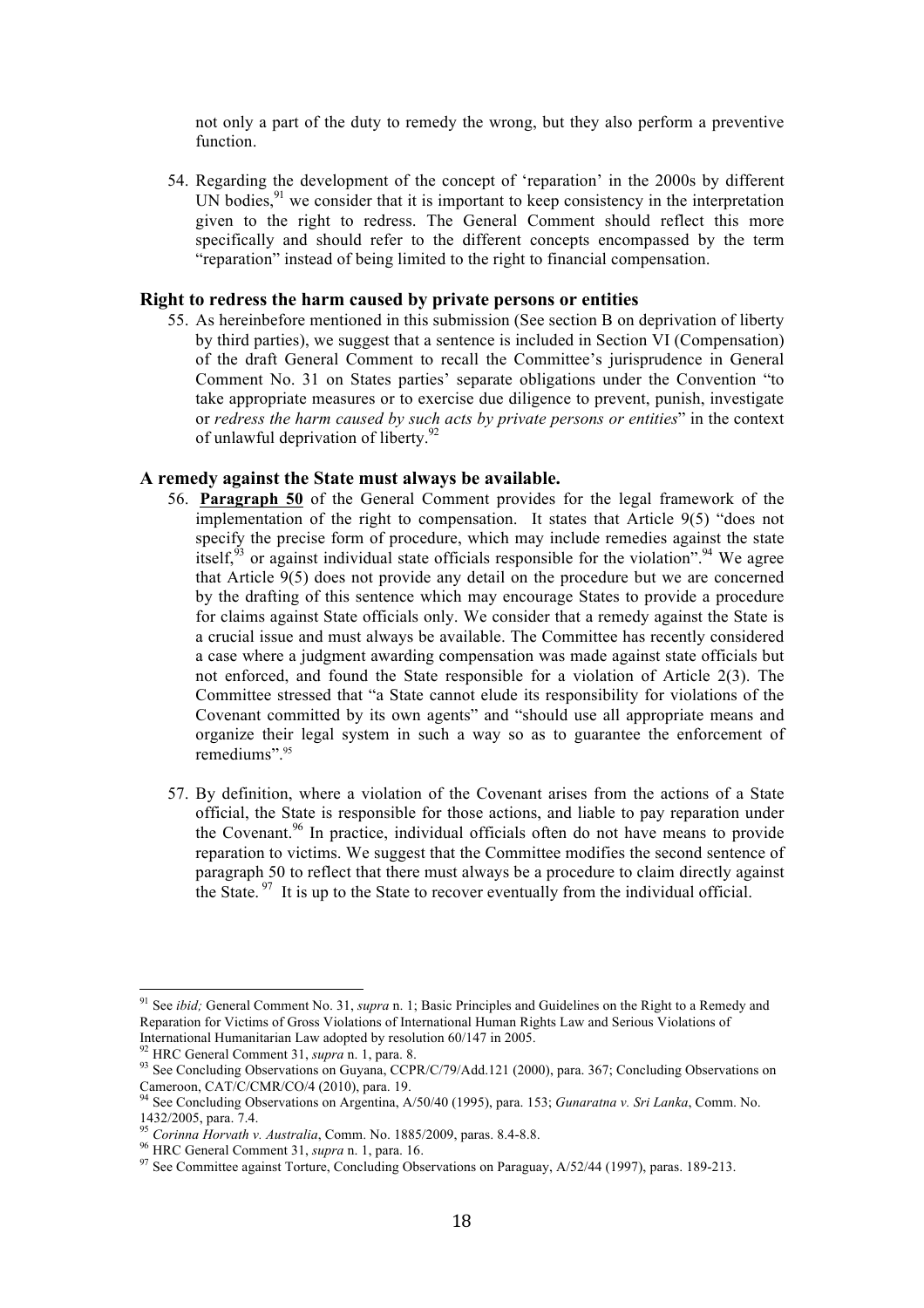### **Procedures for providing reparation must be transparent and readily accessible**

58. **Paragraph 50** of the General Comment states that "Paragraph 5 does not require that a single procedure be established providing compensation for all forms of unlawful arrest, but only that an effective system of procedures exist that provides compensation in all the cases covered by paragraph 5. The remedy must not exist merely in theory, but must operate effectively and make payment within a reasonable period of time." We consider that it is significant to highlight that procedures for providing compensation for all forms of unlawful arrest and detention must be transparent and readily accessible. Individuals must have access to relevant information concerning reparation mechanisms. Victims must have an equal, transparent, effective and prompt access to remedies and reparation mechanisms. <sup>98</sup> In order to meet the requirement for effectiveness, victims should not be required to wait for the outcome of criminal proceedings, notwithstanding the evidentiary benefits to victims afforded by a criminal investigation.<sup>99</sup>

#### **Vulnerability of persons deprived of liberty**

59. We also point out the necessity to take into account the vulnerability of persons deprived of liberty. There is a risk of reprisals to consider in many countries if an individual seek remedy while still in custody (e.g. to be released from unlawful detention, to request for an investigation into illegal actions by State agents). Some specific categories of detainees are particularly vulnerable such as women, children or foreigners (asylum seekers, migrants, etc – who may face particular challenges regarding the local language and the absence of familiarity with the local legal system). We therefore suggest that these points should be highlighted in paragraph 50.

**Suggested wording:** 50. …Paragraph 5 does not require that a single procedure be established providing compensation for all forms of unlawful arrest, but only that an effective system of procedures exist that provides compensation in all the cases covered by paragraph 5. States parties must ensure that individuals have access to relevant information concerning available reparation mechanisms.<sup>100</sup> Victims must have an equal, transparent, effective and prompt access to remedies and reparation mechanisms. Such remedies should be appropriately adapted so as to take into account of the vulnerability of person deprived of liberty. <sup>101</sup> The remedy must not exist merely in theory...

### **Monetary compensation may not be sufficient redress and remedies under other relevant human rights instruments**

60. As hereinbefore mentioned, some forms of arbitrary detention, such as enforced disappearances<sup>102</sup>, prolonged incommunicado detention<sup>103</sup> or some forms of confinement<sup>104</sup> may constitute *per se* torture or ill-treatment. General Comment No. 3 of the Committee against Torture regarding the implementation of Article 14 of the Convention against Torture clearly states that monetary compensation alone may not be

<sup>&</sup>lt;sup>98</sup> See Basic Principles and Guidelines on the Right to a Remedy and Reparation, *supra* n. 91, para. 11.<br><sup>99</sup> CAT, General Comment No. 3, *supra* n. 89, para. 26.<br><sup>100</sup> See Basic Principles and Guidelines on the Right t

Paragraph 35 and 56 of Draft General Comment No. 35 states that incommunicado detention or incommunicado detention that prevents prompt presentation before a judge violates Article 9.<br><sup>104</sup> Paragraph 11 of Draft General Comment No. 35 states that "unauthorized confinement of prisoners beyond the

length of their sentences is arbitrary as well as unlawful; the same is true for unauthorized extension of other forms of detention. Continued confinement of detainees in defiance of a judicial order for their release is arbitrary as well as unlawful."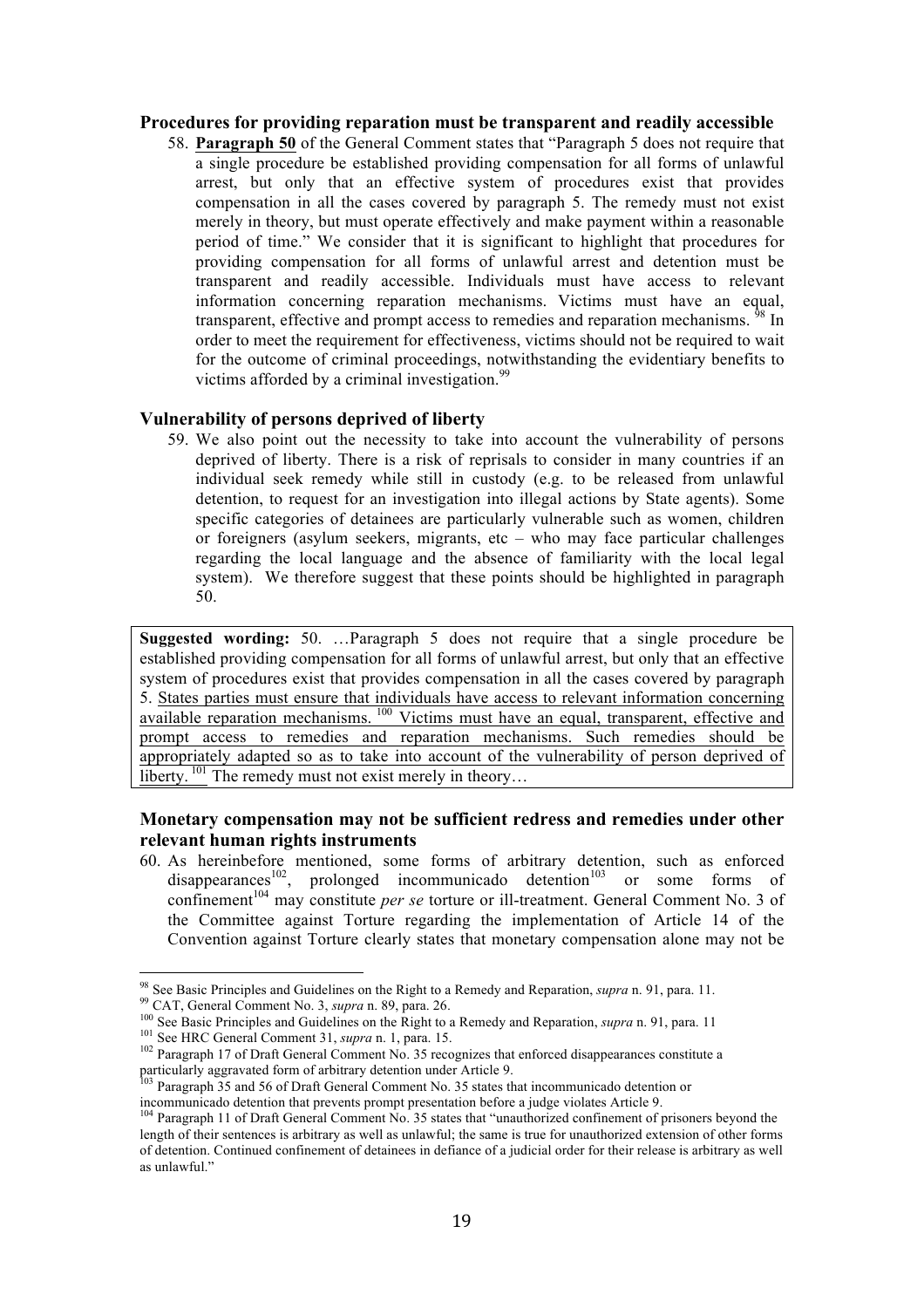sufficient redress for a victim of torture and ill-treatment.<sup>105</sup> It would be significant for the draft General Comment to reflect this.

61. **Paragraph 52** also states that "when the unlawfulness of an arrest arises from the violation of other human rights, such as freedom of expression, the State party may have further obligations to provide compensation or other reparation in relation to those other violations, as required by Article 2, paragraph 3 of the Covenant." We suggest adding as an alternative to Article 2 of the ICCPR a reference to remedies under other relevant human rights instruments.

## **F. VII. Relationship of Article 9 with other articles of the Covenant (paragraphs 53-66)**

### **The link between Article 9 and Article 7**

- 62. As mentioned in the introductory paragraphs, it is our view that the General Comment would be strengthened through the inclusion of language more clearly linking the rights and obligations under Article 9 of the Covenant to those under Article 7.
- 63. Paragraph 56 of the draft recognises that:

Arbitrary detention creates risks of torture and ill-treatment, and several of the procedural guarantees in Article 9 serve to reduce the likelihood of such risks. … The right to personal security protects interests in bodily and mental integrity that are also protected by Article  $7^{106}$ 

64. Paragraph 58 then goes on to list a number of safeguards that are important to protect against both arbitrary detention and torture and other prohibited ill-treatment. We have suggested that the substance of this paragraph is moved to an earlier section in the General Comment, to highlight the importance of these safeguards to protecting rights under Article 9. In this section, we suggest that the text explain how the safeguards required by Article 9, including those specifically referred to in Article 9(2), (3) and (4), also reduce the risk of torture ill-treatment, and why they should be granted at the outset of arrest.

**Summary:** We suggest that this section explain how the safeguards set out in Article 9, and other safeguards important to protect the right to liberty and security of the person, are also crucial for the prevention of torture and other ill-treatment, and why it is important that they are available from the point of arrest.

### **Solitary confinement and other types of detention that may amount to torture or cruel, inhuman or degrading treatment or punishment**

65. Paragraph 56 of the draft recognises that "[p]rolonged incommunicado detention violates Article 9 and may also amount to ill-treatment or even torture in violation of Article 7".<sup>107</sup> This is an important issue, but we suggest that this is expanded further to refer to other types of detention that may also amount to ill-treatment or even torture.

<sup>&</sup>lt;sup>105</sup> See CAT, General Comment No. 3, *supra* n. 89, para 9.<br><sup>106</sup> General Comment No. 20, *supra* n. 35, para. 2.<br><sup>107</sup> Aboufaied v. Libya, Comm. No. 1782/2008, paras. 7.4, 7.6; *El-Megreisi v. Libyan Arab Jamahiriya*, C No. 440/1990, para. 5.4.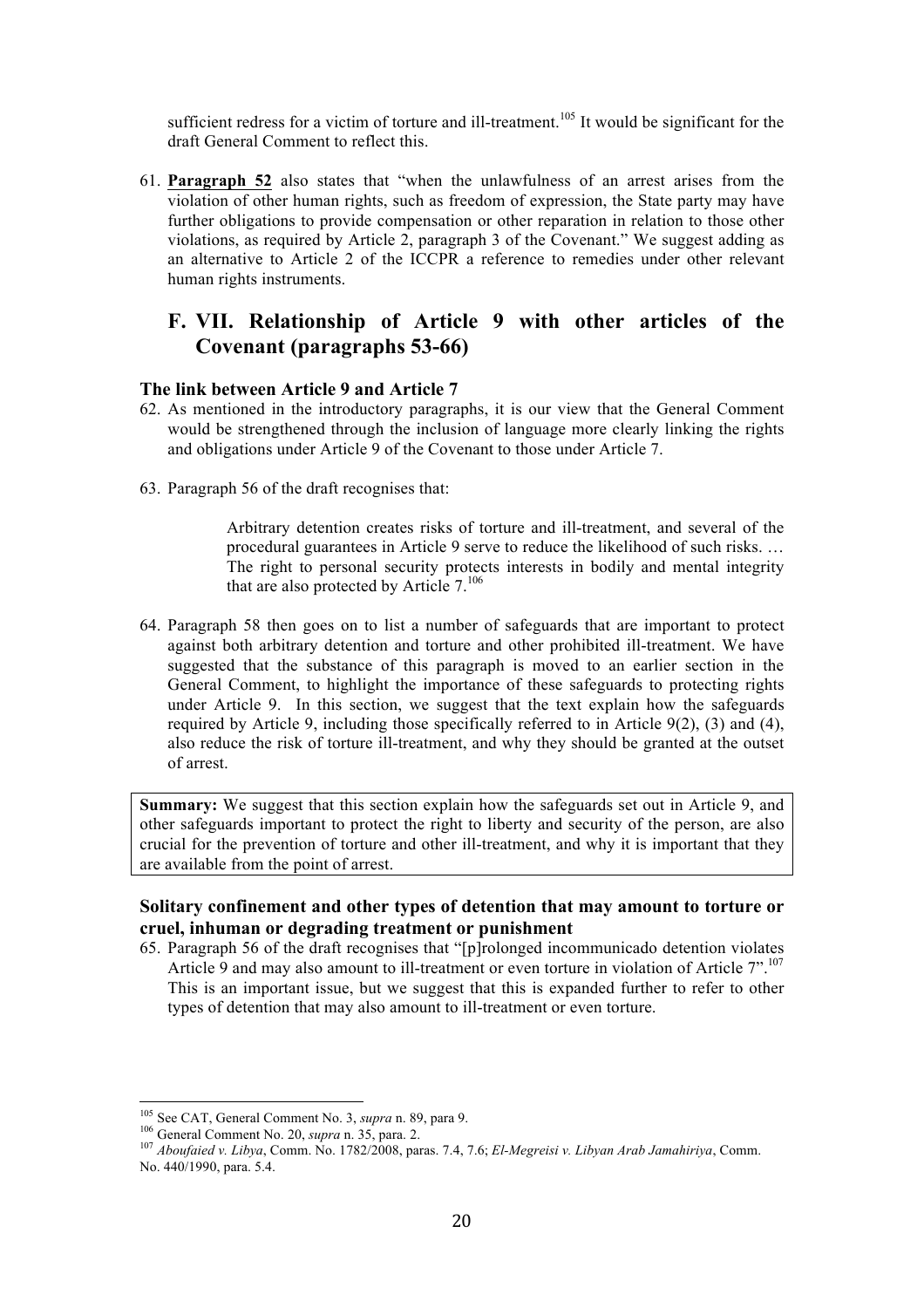#### *Solitary confinement*

- 66. There is no internationally agreed definition of 'solitary confinement' however the Istanbul Statement on the Use and Effects of Solitary Confinement defines it as the physical isolation of individuals who are confined to their cells for 22 to 24 hours a day.<sup>108</sup> Those subject to solitary confinement may be allowed out of their cells for solitary exercise, but "meaningful contact with other people is typically reduced to a minimum".<sup>109</sup> Solitary confinement is a form of deprivation of liberty under Article 9 of the ICCPR. The current draft of General Comment No. 35 refers to solitary confinement as a form of deprivation of liberty in paragraph 5, as well as in paragraph 40.
- 67. Solitary confinement has implications for other provisions of the Covenant, namely Articles 7 and 10, particularly where it is 'prolonged'. General Comment No. 20 of the Human Rights Committee notes that "prolonged solitary confinement of the detained or imprisoned person may amount to acts prohibited by Article 7."<sup>110</sup> The UN Special Rapporteur on torture and other cruel, inhuman, degrading treatment or punishment has stated that solitary confinement exceeding 15 days should be considered prolonged.<sup>111</sup>
- 68. The current draft of General Comment No. 35 refers to solitary confinement as a form of deprivation of liberty in paragraph 5, as well as in paragraph 40. Our organisations respectfully submit that given the serious risk of cruel, inhuman or degrading treatment or punishment, and in some cases torture, arising from the practice of solitary confinement, and in particular prolonged solitary confinement, it is important that the General Comment on Article 9 include more detailed language outlining the necessary limits and restrictions that should be applied in the use of solitary confinement in order to ensure respect for the rights of persons deprived of their liberty.
- 69. The Human Rights Committee has in its periodic country reviews addressed the issue of solitary confinement, clarifying that it should be an exceptional measure and strictly limited in duration,<sup>112</sup> and calling on States parties to take steps to ensure solitary confinement is used only in urgent necessity $113$  and that those held in solitary confinement are monitored daily by fully qualified medical staff.<sup>114</sup> The Committee has also called on States parties to immediately stop the use of "long periods of solitary confinement" and to put an end to the sentence of solitary confinement.<sup>1</sup>
- 70. A number of other UN human rights bodies and mechanisms have also clarified the circumstances in which solitary confinement should be applied in order to prevent violations of the rights of persons deprived of their liberty:
	- The Subcommittee on the Prevention of Torture has recommended that a medical officer should visit detainees held in solitary confinement every day in order to ensure their health is safeguarded.<sup>116</sup>

<sup>&</sup>lt;sup>108</sup> See further Interim report of the Special Rapporteur of the Human Rights Council on torture and other cruel, inhuman or degrading treatment or punishment, A/66/268 (2011), para. 25. <sup>109</sup> *Ibid*.

<sup>111</sup> Interim report of the Special Rapporteur of the Human Rights Council on torture and other cruel, inhuman or degrading treatment or punishment, *supra* n. 108, para. 26.

and *n*. 26. 112 Concluding Observations on Norway, CCPR/C/NOR/CO/6 (2011), para. 11; Concluding Observations on Denmark, CCPR/C/DNK/CO/5 (2008), para. 11; Concluding Observations on Japan, CCPR/C/JPN/CO/5 (2008), para. 16.<br><sup>113</sup> Concluding Observations on Denmark, CCPR/CO/70/DNK (2000), para. 12.

<sup>&</sup>lt;sup>114</sup> Concluding Observations on Portugal, CCPR/CO/78/PRT (2004), para. 16.<br><sup>115</sup> Concluding Observations on Rwanda, CCPR/C/RWA/CO/3 (2009), para. 14.<br><sup>116</sup> Report of the visit of the Subcommittee on Prevention of Torture Treatment or Punishment to the Republic of Paraguay, CAT/OP/PRY/1 (2010).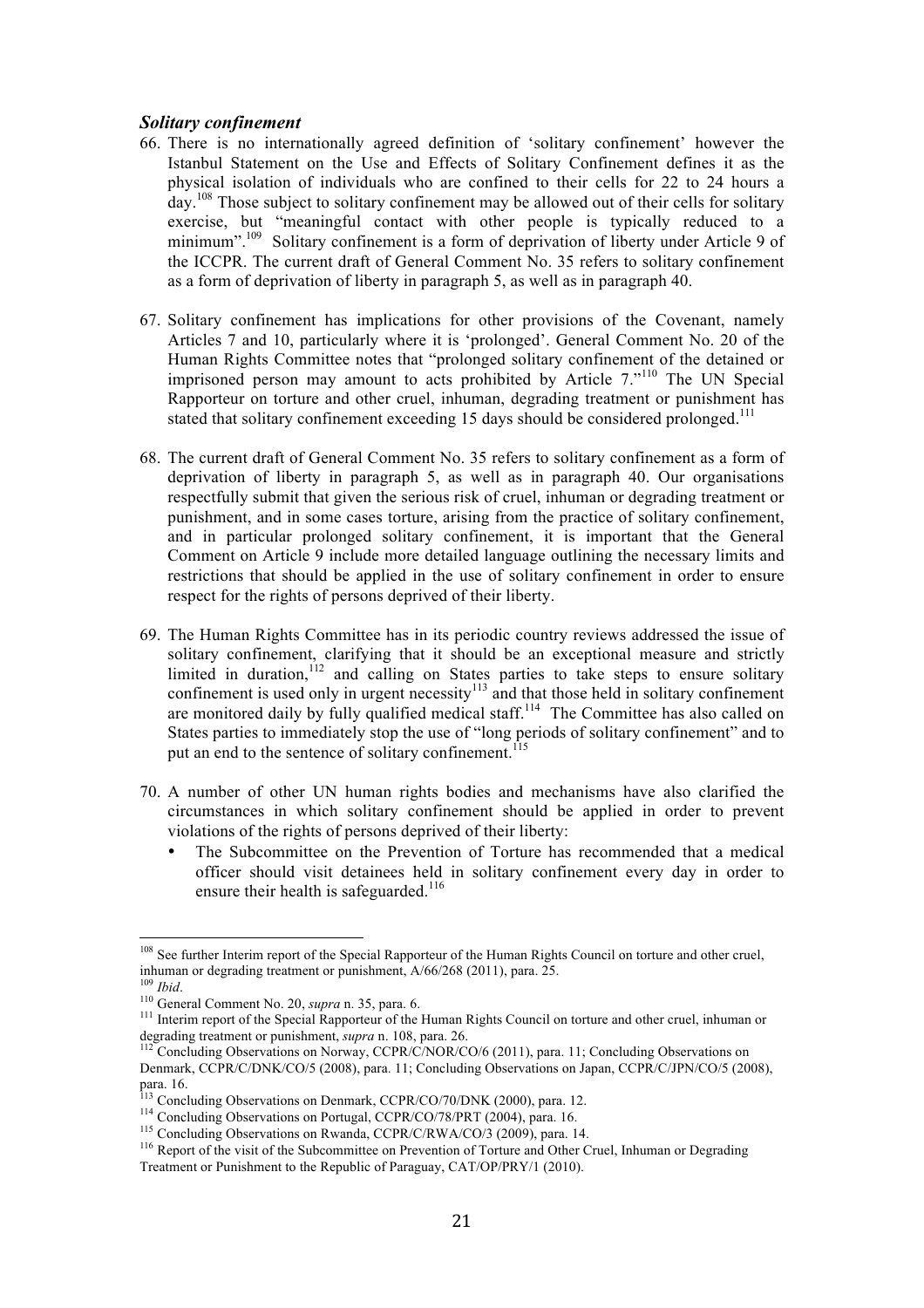- The Subcommittee and the Committee against Torture have recommended that children under the age of 18 years should not be subjected to solitary confinement. The Committee on the Rights of the Child has also clarified that solitary confinement of detained juveniles as a disciplinary must be strictly forbidden as it would be in violation of Article 37 of the Convention on the Rights of the Child.<sup>117</sup>
- The Committee against Torture has recommended that solitary confinement should be used as a measure of last resort when all other alternatives for control have failed; for the shortest possible time; under strict medical supervision; and with the possibility of judicial control.<sup>118</sup>
- 71. It should also be highlighted that the Special Rapporteur on torture has recommended that the practice of solitary confinement as an extortion technique in pre-trial detention or for the purpose of punishment, as well as the use of solitary confinement of minors and persons with mental disabilities, should be abolished.<sup>119</sup> The Special Rapporteur on torture also recommends the abolition of indefinite solitary confinement.<sup>120</sup> Furthermore, according to the Special Rapporteur, special regard should be given to the material conditions of confinement, because they can themselves lead to severe mental and physical pain or suffering, and therefore to a violation of Article 7. 121

**Summary:** Our organisations respectfully submit that the General Comment No. 35 would be strengthened through the addition of a new paragraph to Section VII of the General Comment addressing specifically the issue of solitary confinement. Such an addition could follow current paragraph 59.

**Suggested wording:** New paragraph. As the Committee has noted in General Comment 20, "prolonged solitary confinement of the detained or imprisoned person may amount to acts prohibited under Article 7." Though not prohibited per se under the Covenant, the practice of solitary confinement (which refers to the physical isolation of individuals who are confined to their cells for 22-24 hours a day and who are granted minimal contact with others<sup>122</sup>) for persons deprived of their liberty must be applied in such a manner so as to ensure the protection of their rights under Articles 7 and 10 of the Covenant. More specifically, the practice of solitary confinement should be an exceptional measure of last resort used only in urgent necessity, which is strictly limited in duration and for the shortest possible time and subject to judicial control.<sup>123</sup> Persons in solitary confinement should be under strict medical supervision.<sup>124</sup> Minors below the

<sup>&</sup>lt;sup>117</sup> Interim Report of the Special Rapporteur of the Human Rights Council on torture and other cruel, inhuman or degrading treatment or punishment, *supra* n. 108, paras. 31-32.<br><sup>118</sup> CAT, Concluding Observations on Japan, CAT/C/JPN/CO/2 (2013), para. 14; CAT, Concluding Observations

on Peru, *supra* n. 26, para. 10; CAT, Concluding Observations on the Netherlands, CAT/C/NLD/CO/5-6 (2013), para. 21.

<sup>&</sup>lt;sup>119</sup> Interim Report of the Special Rapporteur of the Human Rights Council on torture and other cruel, inhuman or degrading treatment or punishment, *supra* n. 108, paras. 72; 85-86.<br><sup>120</sup> *Ibid*, para. 87.<br><sup>121</sup> *Ibid*, para. 74.<br><sup>121</sup> Istanbul Statement on the Use and Effects of Solitary Confinement, adopted by 24 international<br><sup>12</sup>

experts in 2007, http://www.solitaryconfinement.org/Istanbul.<br><sup>123</sup> Concluding Observations on Norway, *supra* n. 112, para. 11; Concluding Observations on Denmark, *supra* n.

<sup>112,</sup> para. 11; Concluding Observations on Japan, *supra* n. 112, para. 16; Concluding Observations on Denmark, *supra* n. 113, para. 12; Concluding Observations on Rwanda, *supra* n. 115, para. 14.<br><sup>124</sup> Interim Report of the Special Rapporteur of the Human Rights Council on torture and other cruel, inhuman or

degrading treatment or punishment, *supra* n. 108, para. 100; CAT, Concluding Observations on Japan,

CAT/C/JPN/CO/2 (2013), para. 14; CAT, Concluding Observations on Peru, CAT/C/PER/CO/5-6 (2013), para. 10; CAT, Concluding Observations on the Netherlands, CAT/C/NLD/CO/5-6 (2013), para. 21.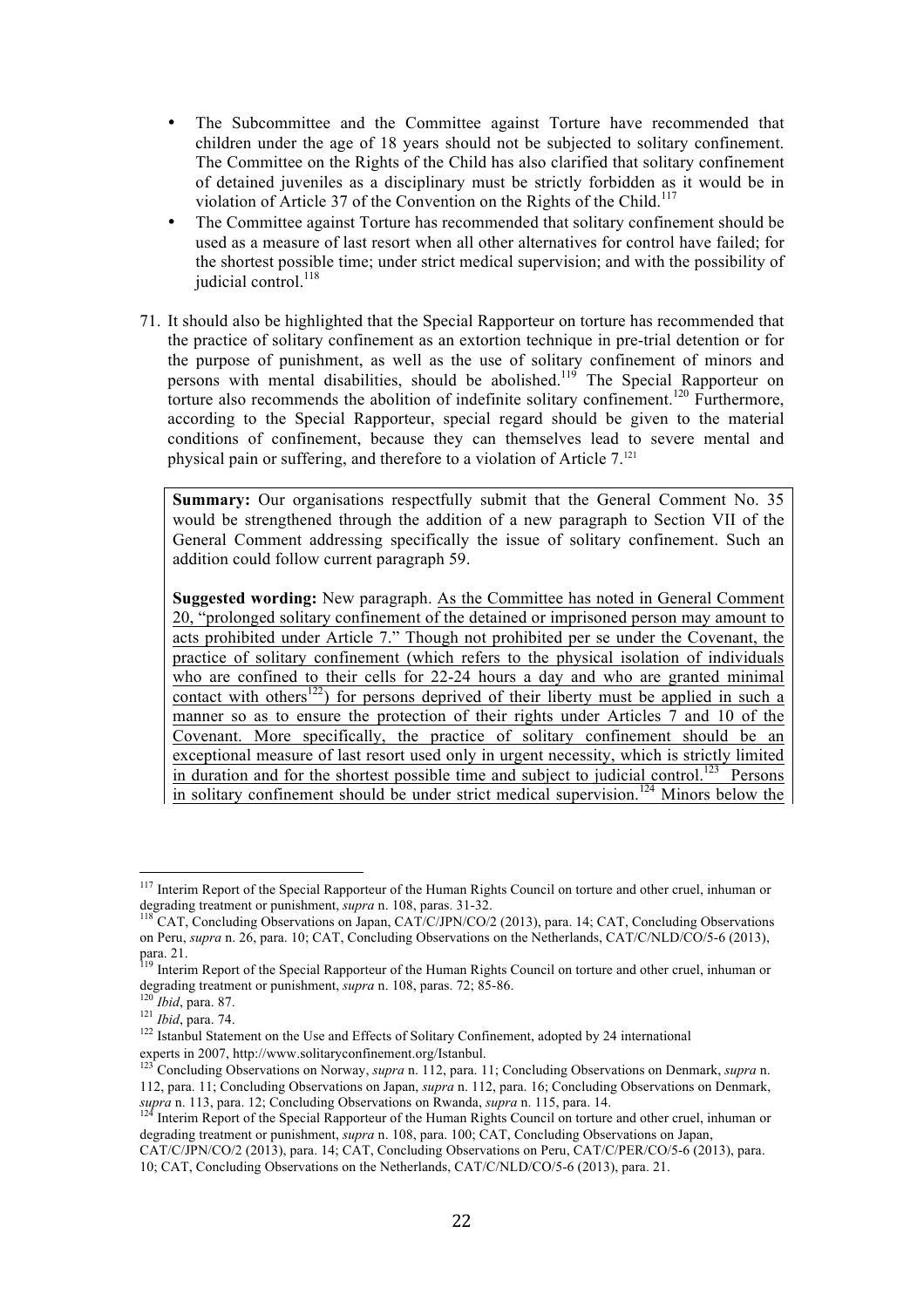### **Other forms of detention that may amount to torture or other ill-treatment**

### *Prolonged or arbitrary detention without the prospect of challenge, or indefinite detention without charge*

- 72. The Committee recently found in views adopted in the Optional Protocol procedure concerning Australia that arbitrary detention of a number of asylum seekers also amounted to a violation of Article  $7^{127}$  The Committee found that "the combination of the arbitrary character of the authors' detention, its protracted and/or indefinite duration, the refusal to provide information and procedural rights to the authors and the difficult conditions of detention are cumulatively inflicting serious psychological harm upon them, and constitute treatment contrary to Article 7 of the Covenant".<sup>128</sup> UN Special Procedures mandate holders have also taken a similar view in relation to detention by the United States at Guantánamo Bay, finding that "the general conditions of detention, in particular the uncertainty about the length of detention and prolonged solitary confinement, amount to inhuman treatment...".<sup>129</sup>
- 73. The Committee Against Torture has also stressed that detaining persons indefinitely without charge "constitutes *per se* a violation of the Convention [against Torture]".<sup>130</sup>

### *Detention of particularly vulnerable individuals, with particular reference to torture survivors*

74. Research shows that detention or imprisonment of asylum seekers has widespread and seriously damaging effects on the mental (and sometimes physical) health of those incarcerated.131 Imprisonment can be particularly damaging to those who are already psychologically vulnerable because of past trauma, such as torture.132 In this regard, the UN Special Rapporteur on the human rights of migrants has pointed out that "[detention can be particularly damaging to vulnerable categories of migrants, including victims of torture, unaccompanied older persons, persons with a mental or physical disability, and persons living with HIV/AIDS."133

<sup>&</sup>lt;sup>125</sup> Interim Report of the Special Rapporteur of the Human Rights Council on torture and other cruel, inhuman or degrading treatment or punishment, *supra* n. 108, paras. 31-32.

<sup>&</sup>lt;sup>126</sup> Concluding Observations on Thailand, *CCPR/CO/84/THA (2005)*, para. 16.<br><sup>127</sup> *F.K.A.G. et al. v Australia*, Comm. No. 2094/2011; *M.M.M. et al. v Australia*, Comm. No. 2136/2012.

 $128$  *Ibid.*, paras. 9.8 and 10.7 respectively.<br><sup>129</sup> Report of the Chairperson of the Working Group on Arbitrary Detention, Ms. Leila Zerrougui, the Special Rapporteur on the independence of judges and lawyers, Mr. Leandro Despouy; the Special Rapporteur on torture and other cruel, inhuman or degrading treatment or punishment, Mr. Manfred Nowak; the Special Rapporteur on freedom of religion or belief, Ms. Asma Jahangir and the Special Rapporteur on the right of everyone to the enjoyment of the highest attainable standard of physical and mental health, Mr. Paul Hunt., E/CN.4/2006/120 (2006), para. 87.<br><sup>130</sup> CAT Concluding Observations on USA, CAT/C/USA/CO/2 (2006), para. 22.<br><sup>131</sup> See, e.g.,Coffey et al. (2010), 'The Meaning and Mental Health Consequences of Long-Term Immigration

Detention for People Seeking Asylum', 70 *Social Science & Medicine* 2070-2079. See also Newman, Dudley and  $^{32}$  Zachary Steel and Derrick M Silove (2001), 'The mental health implications of detaining asylum seekers', (2001) MJA 2001 175: 596-599 (footnotes omitted),<br> $\frac{http://www.mja.com.au/public/issues/175_12_171201/steel/steel.html.}{}$ 

<sup>&</sup>lt;sup>133</sup> Report of the Special Rapporteur on the Human Rights of Migrants: Detention of Migrants in an Irregular Situation, *supra* n. 23, para. 43.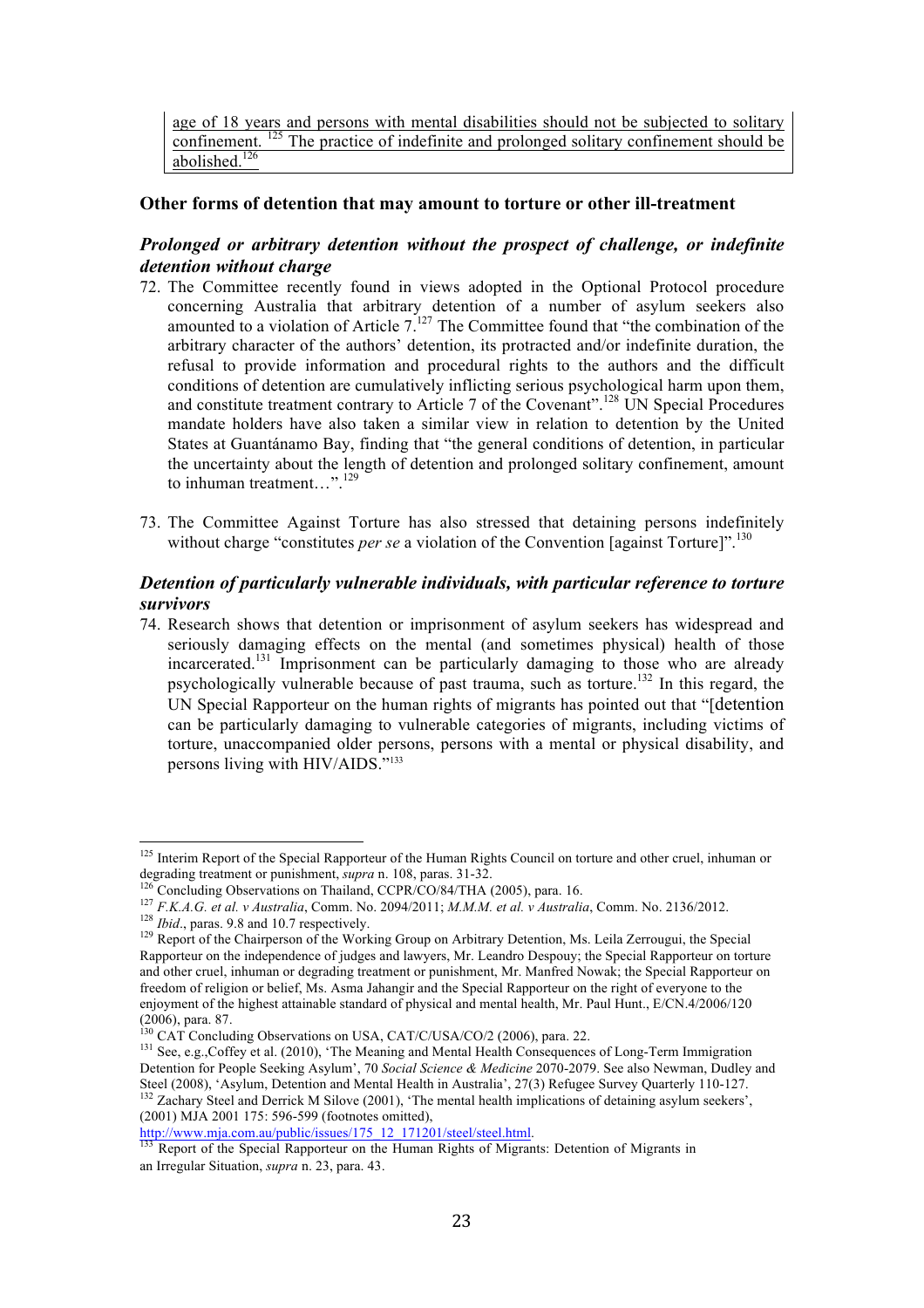75. The potential for additional trauma, and the steps that must be taken to prevent this by ensuring that torture survivors are identified and only detained in exceptional circumstances, has been recognised both by international human rights bodies, and by national governments.134 For example, the Inter-American Court of Human Rights and Inter-American Commission on Human Rights have recognised that special measures must be taken to protect vulnerable people when their liberty is at stake.<sup>135</sup> Similarly, Guideline 9 of the UNHCR 2012 Revised Guidelines on Applicable Criteria and Standards Relating to the Detention of Asylum-seekers provides that:

[v]ictims of torture and other serious physical, psychological or sexual violence also need special attention and should generally not be detained…. Detention can and has been shown to aggravate and even cause the aforementioned illnesses and symptoms.<sup>136</sup>

76. International human rights bodies have recognised that the additional trauma caused to a torture survivor by imprisonment or detention can be of such gravity that it may amount to inhuman or degrading treatment. In *A v. The Netherlands* the Committee against Torture expressed its concern that

the author has been held in detention since his arrival in the Netherlands on 24 November 1988, i.e. only two months after he was allegedly tortured. The Committee considers that if torture did indeed take place, the fact of keeping him in detention for such a prolonged period could have an aggravating effect on his mental health and ultimately amount to cruel or inhuman treatment. $137$ 

- 77. The Special Rapporteur on the human rights of migrants has also recognised that "[v]ictims of torture are already psychologically vulnerable due to the trauma they have experienced and detention of victims of torture may in itself amount to inhuman and degrading treatment".<sup>138</sup> He has suggested that the same principles apply to the detention of any person with pre-existing mental illness, holding that "serious consideration must be given to alternatives to detention or other arrangements that meet their treatment needs, ensuring their protection from cruel, inhuman or degrading treatment or punishment, and the right to humane conditions of detention".<sup>139</sup>
- 78. We suggest that this issue is addressed both in relation to immigration detention (at **paragraph 18** of the draft), along with considerations of detention of vulnerable migrants and asylum seekers more generally, and in the section on the link between Articles 7 and 9.

<sup>&</sup>lt;sup>134</sup> For example, in the United Kingdom, government policy is that people in immigration detention must be screened to identify those for whom there is evidence of torture, and that such people should be detained only "*in very exceptional circumstances*". The policy towards the detention of persons who claim to have been victims of torture is covered by a number of over-lapping policy and instruction documents: Chapter 55 of the Enforcement Instructions and Guidance (EIG), Detention Centre Rules 2001, Detention Services Order 03/2008, Asylum Process Instruction (Rule 35).

<sup>&</sup>lt;sup>135</sup> IACtHR, Advisory Opinion on the Juridical Condition and Rights of Undocumented Migrants, OC-18, 17 September 2003, Ser. A No. 18/03, para. 121.<br> $^{136}$  Office of the U.S. is a set of the U.S.

<sup>136</sup> Office of the United Nations High Commissioner for Refugees, UNHCR's Guidelines on the Applicable Criteria and Standards Relating to the Detention of Asylum-seekers and Alternatives to Detention (2012),<br> $\frac{http://www.unher.org/505b10ee9.html.}{137 \text{ CAT} - 4 \text{ W} - The Mathoulute of course}$ 

CAT, *A v. The Netherlands*, Comm. No. 124/1998, in particular paras 6.3 and 9. See also an analogous interpretation of the European Court of Human Rights in *Price v United Kingdom* (2002), Application No. 33394/96 (2001), paras. 29-30 (in relation to the detention of a person with physical disabilities). 138 Report of the Special Rapporteur on Migrants: Detention of Migrants in an Irregular Situation, *supra* n. 23,

para. 44.

<sup>139</sup> *Ibid*. para. 46.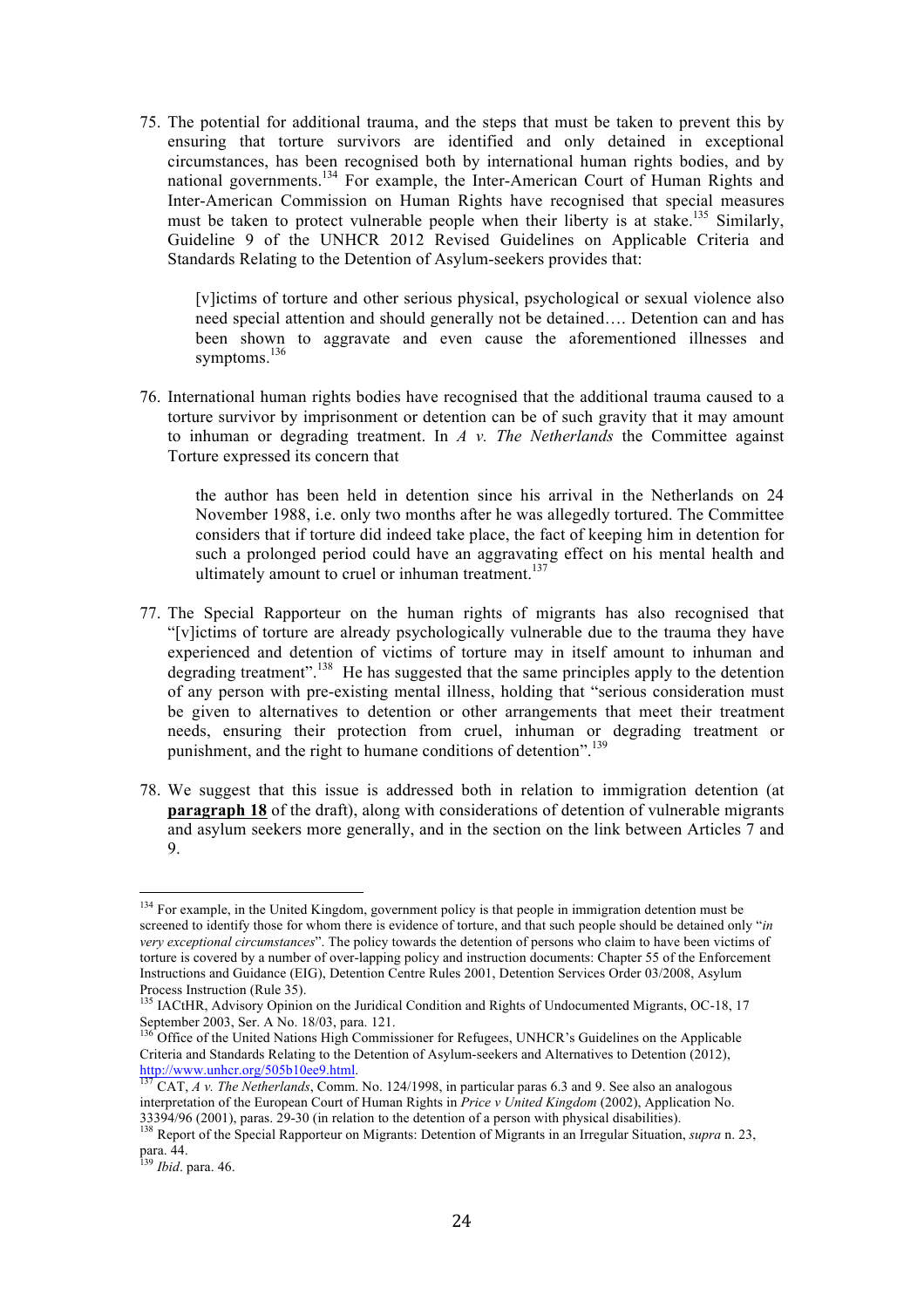### *Life imprisonment without prospect of release*

79. Another type of imprisonment which itself raises concerns under Article 7 is whole life terms without the prospect of release where there is no longer sufficient penological justification for continued detention. The Grand Chamber of the European Court of Human Rights has held that such detention is a violation of the right under Article 3 of the European Convention on Human Rights to be free from inhuman or degrading treatment or punishment.<sup>140</sup> The Grand Chamber has found that prisoners sentenced to life imprisonment need a real prospect of release. Such an adequate mechanism must be in place at the time when the sentence of life imprisonment was imposed which enables a review to be conducted that would determine whether there was still sufficient penological justification for the continued detention of the person.

#### *The death row phenomenon*

80. Circumstances of detention on death row, following imposition of the death penalty, may also result in a violation of Article 7 and/or 10. Described as the "death row phenomenon", this

consists of a combination of circumstances that produce severe mental trauma and physical deterioration in prisoners under sentence of death. Those circumstances include the lengthy and anxiety-ridden wait for uncertain outcomes, isolation, drastically reduced human contact and even the physical conditions in which some inmates are held. Death row conditions are often worse than those for the rest of the prison population, and prisoners on death row are denied many basic human necessities. 141

- 81. The Committee has recognised the existence of the death row phenomenon as a possible breach of Article 7, requiring a careful examination of the facts in each case.<sup>142</sup> During State party reviews, the Committee has also regularly expressed concern over the living condition of prisoners on death row in relation to Articles 7 and 10 of the Covenant.<sup>143</sup> Regional and national courts have found in a number of cases that the death row phenomenon resulted in a violation of the prohibition of torture and other ill-treatment and right to humane treatment.<sup>144</sup>
- 82. Similarly, the Special Rapporteur on torture has found that the death row phenomenon is a violation of Article 7, because "[t]he anxiety created by the threat of death and the other circumstances surrounding an execution, inflicts great psychological pressure and trauma on persons sentenced to death". In his view, "[a] prolonged stay on death row, along with the accompanying conditions, constitutes a violation of the prohibition of torture itself".<sup>145</sup>

 $^{140}$  ECtHR, Vinter & Ors v United Kingdom, Appl. Nos. 66069/09, 3896/10 and 130/10 (2013). <sup>141</sup> Interim report of the Special Rapporteur on torture and other cruel, inhuman or degrading treatment or punishment, A/67/279, 9 August 2012, para. 42.

<sup>142</sup> *Kindler v. Canada*, Comm. No. 470/1991, paras. 15.2-15.3.

<sup>&</sup>lt;sup>143</sup> See, eg. Concluding observations on Japan, *supra* n. 112; Concluding Observations on Thailand, CCPR/CO/84/THA (2005); Concluding Observations on Uzbekistan, CCPR/CO/71/UZB (2001); Concluding Observations on Tanzania, CCPR/C/TZA/CO/4 (2009). <sup>144</sup> See, eg. ECtHR, *Soering v. United Kingdom* Appl. No. 14038/88 (1989), para. 111; Inter-American Court on

Human Rights, *Hilaire, Constantine and Benjamin et al. v. Trinidad and Tobago* (2002), Judgment of 21 June 2002, paras. 167 and 168; Inter-American Commission on Human Rights, *The Death Penalty in the Inter-American Human Rights System: From Restrictions to Abolition*, OEA/Ser.L/V/II, Doc. 68 (31 December 2011); Privy Council in *Pratt v. Attorney General for Jamaica*, Appeal No. 10.22 (1993); Supreme Court of Canada in *Kindler v. Canada (Minister of Justice)*, 2 S.C.R. 779 (1991); Supreme Court of Zimbabwe of 24 June 1993 in *Catholic Commissioner for Justice and Peace in Zimbabwe v. Attorney General* (4) SA 239 (ZS).<br><sup>145</sup> Interim report of the Special Rapporteur on torture and other cruel, inhuman or degrading treatment or

punishment, *supra* n. 141, para. 78.